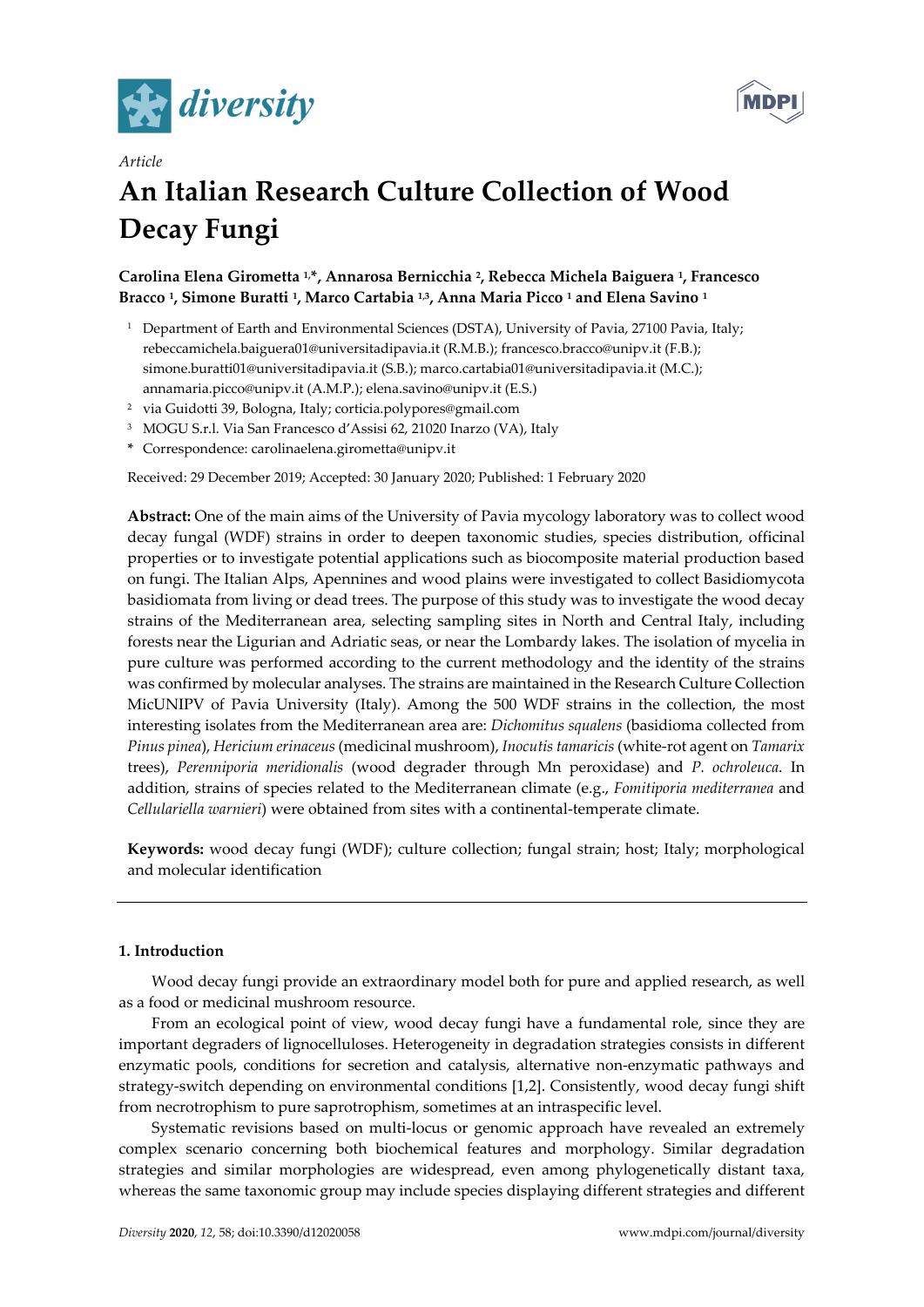morphologies. As a whole, wood decayers appear to be a pivotal model in the study of the evolutionary relationships of both Dikarya and extra-Dikarya taxa [3–5]. Consistently, the incipient molecular-based biogeography of wood decayers seems to display distribution patterns strongly affected by preferred host species (trees or shrubs), which are apparently followed throughout [6].

Wood decay fungi include several edible species as well as species reported to be the source of bioactive compounds, related to either primary (e.g., β-glucans) or secondary metabolism (terpenoids, phenolics, acids, superior alcohols, etc.). Structural diversity, occurrence and distribution among taxa, synthesis stimulation factors and correlation to growth stage, bioactivity pathways, standardization of products and crude extracts are the main current topics under investigation [7–9].

Due to their relatively easy reproduction in culture, several other applications are being developed on wood decay fungi: degradation of organic pollutants and bioremediation [10]; pretreatment of biomasses for production of sugars and bioethanol [11,12]; production of enzymes for industrial purposes, namely Mn peroxidases, laccases, cellulases and hemicellulases [13]; and bioadsorption and bioaccumulation of metal ions either in living or dead biomass [14–16].

Last but not least, necrotrophic wood decay means a loss of harvest in forestry and woody cultures, whereas in public and private green areas it means destabilization and consequently risk for people and objects [17].

Culture collections are an important reference, since availability and exchange of authenticated, quality-guaranteed pure cultures are increasingly needed by researchers at an international level [18,19]. Above all, tests on different species and strains (at intraspecific level) are required since biochemical differences are often not negligible [20–22].

Actually, only a few research centers can afford to structure their culture collection in conformity to international guidelines provided by the World Federation for Culture Collections (WFCC) [23,24]. The strains maintained in many universities or research centers can be considered an important source of experimental material, even without a WFCC certification. Since small uncertified collectors are geographically widespread, their contribution may be significantly representative of local ecosystems and biodiversity [25].

The Mycology Laboratory at the Botanical Garden of Pavia University (Italy) has a long tradition of the isolation, identification and preservation of fungal strains in various areas of mycology. This is supported by the numerous publications from the middle of the last century [26] up to now. Currently, the fungal strains collection is named MicUNIPV and each working group preserves and enriches the collection.

Although the definition of ecotypes is usually hard, a remarkable intraspecific variability is well documented in several fungal species and it may be particularly true for rare species, whose populations are supposed to be more isolated [27]. This highlights the value of Italian territory for fungal biodiversity and the great potentiality for research [28].

Italy has a wide variety of climates and morphologies, both due to its remarkable latitudinal range (about 13°) and structural-topographic complexity, including the presence of four different seas and two main mountain chains. According to the official maps of MATTM (Ministero dell'Ambiente e della Tutela del Territorio e del Mare), 28 different phytoclimatic classes are recognized, five of which are specifically referred to as Mediterranean [29], also taking into account the biogeographic reference map suggested by Rivas-Martínez [30]. Nevertheless, the pluri-millennial stratification of human impact has made it difficult to distinguish between actual and potential ecosystem features. As a consequence, the classification and mapping of either Italian ecoregions or phytoclimates provide a tool for the comprehension of biodiversity instead of a strict map of biodiversity itself [31].

The present article reports the results obtained by the researchers of the Laboratory of Mycology in DSTA-University of Pavia (Italy) who continuously collect new cultures of wood decay fungi, focusing on fungal biodiversity of species related to the Mediterranean area and climates.

#### **2. Materials and Methods**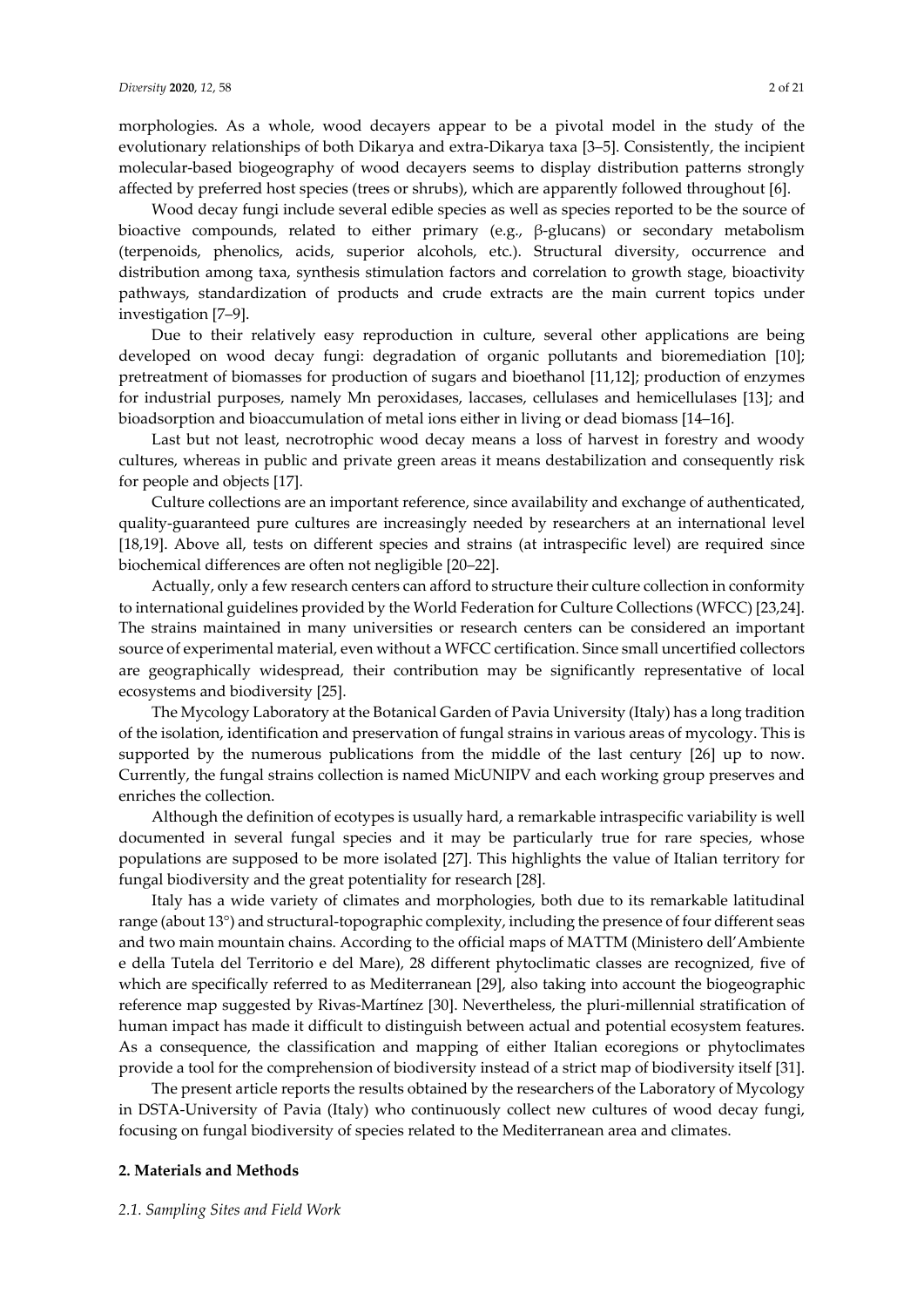Basidiomata were mostly (but not exclusively) collected in North and Central Italy. Sampling stratification was selectively applied, i.e., specific areas have been more frequently and strictly examined than others and sampling effort was not equal among different species [32]. The different environments examined are resumed hence:

- a) highly-fragmented marginal woodlands and shrublands placed into an agricultural landscape, particularly referring to vegetation surrounding the hydrographic network, including major lakes;
- b) mountain continuous woodlands and shrublands, both managed and unmanaged;
- c) woody cultures (e.g., poplar plantations and vineyards), tree rows and hedges in agricultural landscape;
- d) urban and suburban environments (tree rows, parks, private and public gardens).

Environments a, c, and d are mostly related to basal altitudinal belt and upper hill altitudinal belt in Po Plain, Apennines and Prealps (lower mountain thermal belt), as well as Adriatic, Tirrenian and Ligurian coasts; Environment b is mostly related to the lower and upper montane belt in the North and Central Apennines.

The basidiomata were completely or partially harvested by knife, gently brushed to eliminate debris and stored in paper bags until laboratory operations. The collecting sites were geolocalized, and the host species and general features were detected.

#### *2.2. Experimental Procedures*

Basidiomata identification was carried out by macro and micro-morphological analysis [6,33,34]; stereo and light microscopy were performed by Zeiss Axioplan and Zeiss Stemi 2000-C.

According to Stalpers [35] and Gams et al. [36], as well as Stamets [37], isolation of mycelia in pure culture was obtained in sterile conditions by inoculating small portions of the basidioma context into Petri dishes containing MEA medium and antibiotic (malt extract 2% + agar 1.5% + cloramphenicol 50 ppm). The incubation was carried out at 24 °C in the dark and each strain growth was checked constantly for a month. Based on the above, all the mentioned strains are to be regarded as dikaryotic.

Besides the morphological checks, molecular identifications of isolates were carried out on mycelia cultured in liquid medium (malt extract 2%). DNA was extracted from lyophilized mycelia by Nucleospin Plant II kit (Macherey-Nagel). Amplification by Polymerase Chain Reaction (PCR) used the primer pair ITS1 (19bp) and ITS4 (20bp) — that is, Internal Transcribed Spacer of ribosomal DNA; this region has been widely used for different fungal taxa [38,39]. PCR protocol exploited Dream Taq Mastermix (Promega) and was performed in a thermocycler, as reported in Table 1.

|             | <b>Table 1.</b> Thermocycling protocol for FCK. |        |                  |                          |
|-------------|-------------------------------------------------|--------|------------------|--------------------------|
| <b>Step</b> | Aim                                             | T (°C) | Duration         | <b>Cycle repetitions</b> |
|             | Denaturation                                    | 95     | $5 \text{ min}$  |                          |
|             | Denaturation                                    | 95     | 30 <sub>s</sub>  |                          |
| Н           | Annealing                                       | 50     | 45s              | 35                       |
|             | Elongation                                      | 72     | 1 min            |                          |
| Ш           | Final elongation                                | 72     | $10 \text{ min}$ |                          |

**Table 1.** Thermocycling protocol for PCR.

The qualitative checking of DNA (5  $\mu$ L/sample) was performed both after extraction and amplification by DNA run (30 min, 100 V) on electrophoretic gel (1% agarose). SYBR Safe-DNA Gel Stain (Invitrogen) was used as an intercalant; GeneRuler 1kb (Thermo Scientific, Waltham - USA) was used as a ladder; BlueJuice (Invitrogen) was used as a gel loading buffer. The imaging was performed by Gel Doc (Biorad, Berkeley, CA, USA).

ExoSAP-IT (Applied Biosystems, Foster City, CA, USA) was used for the purification of amplification products. According to the suggested protocol, the sample/ExoSAP ratio was 5:2 μL; the reaction was carried out in a thermocycler in two steps—15 min at 37 °C and 15 min at 80 °C.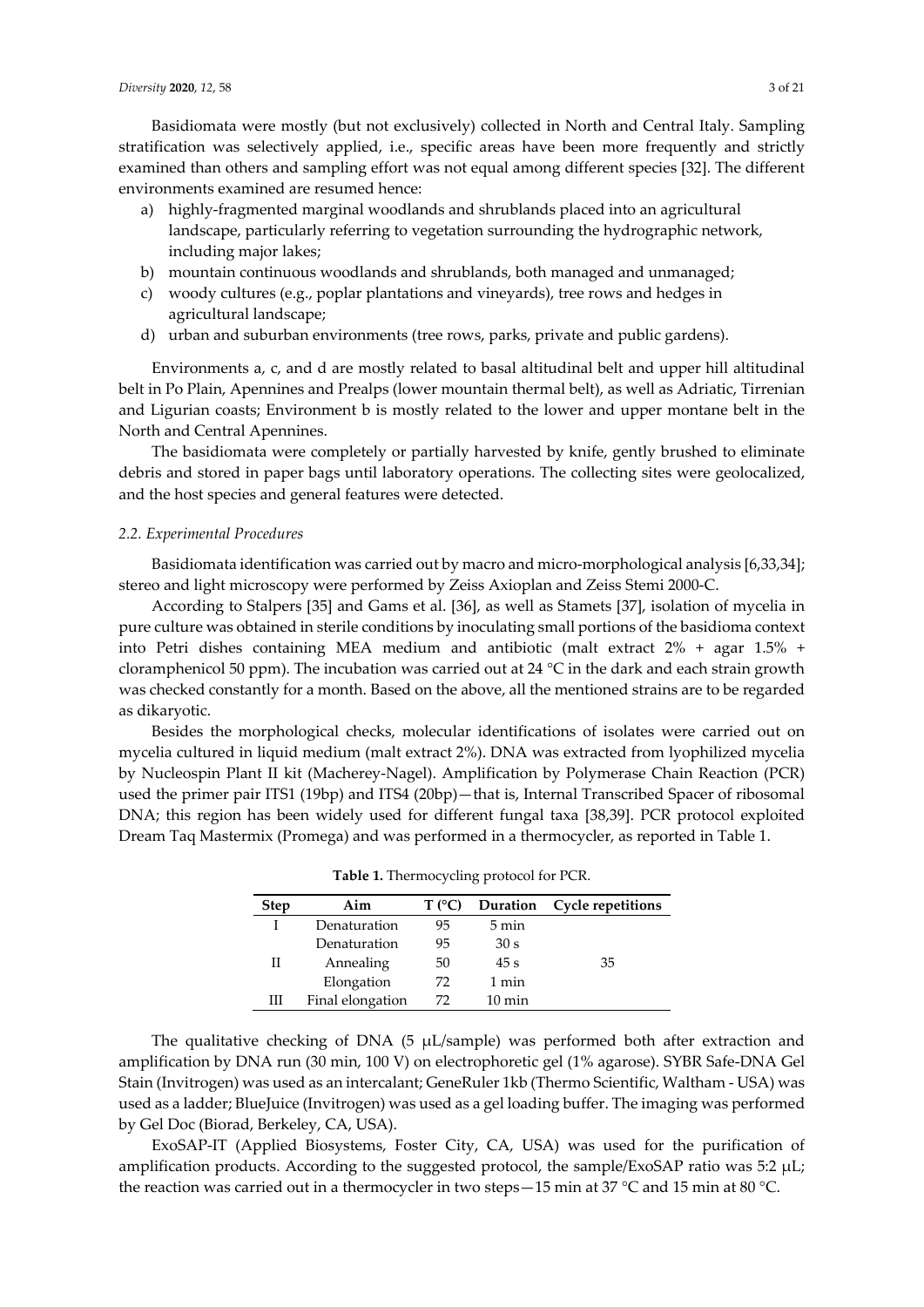The sequencing was ordered to Macrogen (The Netherlands). Sequence analysis was performed by Sequencher 5.0 Demo. The sequences were finally matched with the ones available in the molecular identification facility of Mycobank [40].

Strains in pure culture were stored by different methods:

- a) on malt extract agar (MEA) in a aPetri plate at  $3 °C$ ;
- b) in a glass tube corked with cotton at room temperature;
- c) colonized paper discs in demineralized water at  $4^{\circ}C$ ;
- d) at −80 °C in glycerol (selected strains only).

Periodic checking and refreshment of cultures was performed to avoid contamination and devitalization.

The strains are maintained in the Fungal Research Culture Collection (MicUNIPV) of Department of Earth and Environmental Sciences of University of Pavia (Italy); each strain is included in a private database with all the information regarding sampling sites, data of collection and ecological notes.

#### **3. Results and Discussion**

MicUNIPV includes species related to plant pathology, soil, extreme environments, fresh and marine water, monuments and cultural heritage. As previously mentioned, different working groups within the Laboratory of Mycology (DSTA-University of Pavia) are engaged in the management, preservation and improvement of each MicUNIPV section. The section regarding wood decay species has up to now achieved 500 strains belonging to 110 different species [41–43]. The broad focus on wood decay led us to include in this section species related to different applications such as nutraceuticals, forest pathology, wood degradation and biocomposite materials.

The distribution of most species exceeds the Mediterranean area; nevertheless, several of them also display wide spatial gaps among stations and clear heterogeneity in host preference depending on the geographic location of the population.

Here, we present the species that have a distribution strongly related to the Mediterranean region and/or Southern Europe and/or warm climates, according to Ryvarden and Melo [6] and Bernicchia [33,34,44]. The species related to the Mediterranean diversity are reported in Table 2 and the most peculiar are discussed below.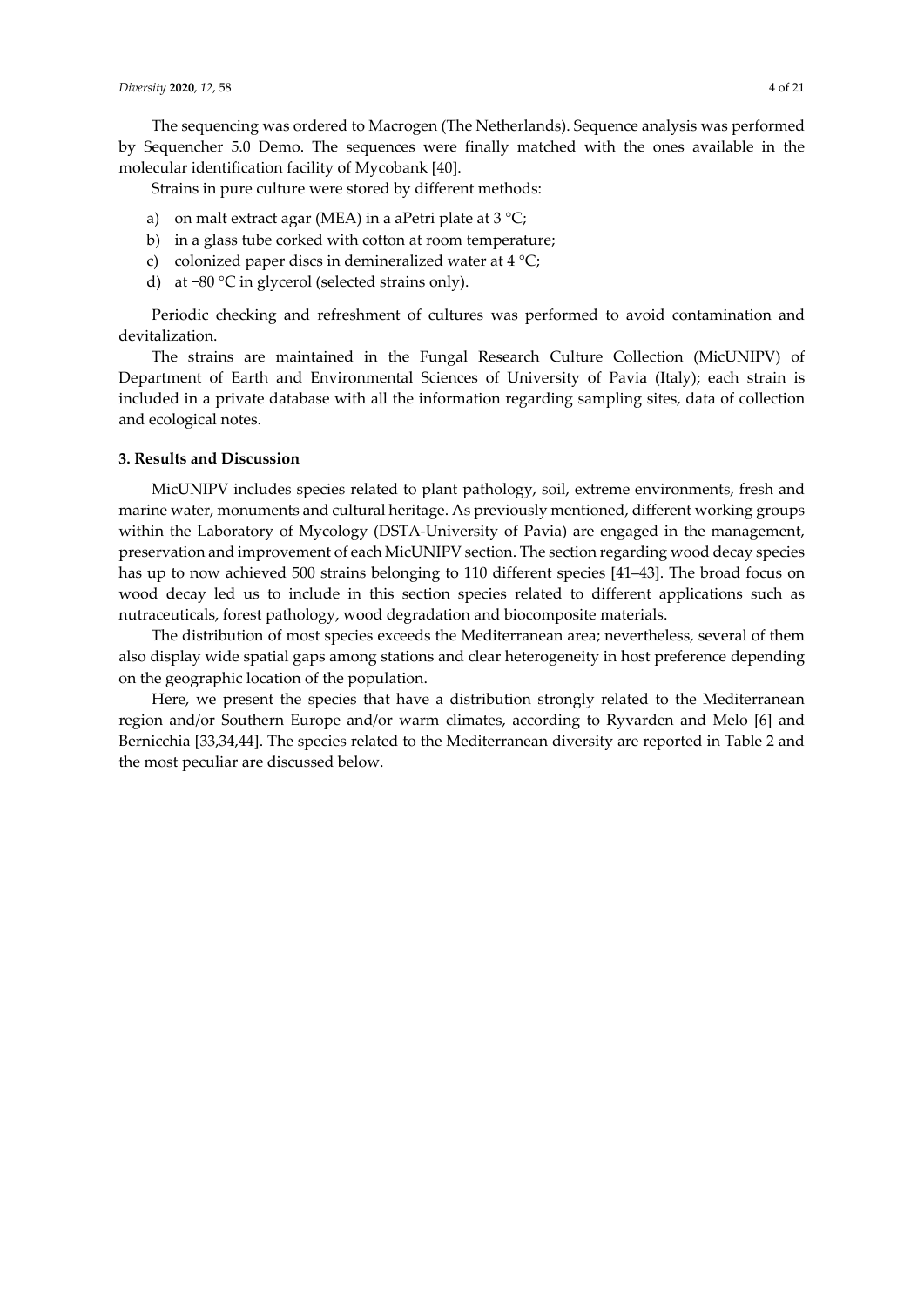| Mic<br><b>UNIPV</b><br>ID | <b>Species</b>          | Authors                             | Locality                        | Municipality                       | Host                      | <b>Phytoclimate Class</b>                      |
|---------------------------|-------------------------|-------------------------------------|---------------------------------|------------------------------------|---------------------------|------------------------------------------------|
| D.con.1                   | Daedaleopsis confragosa | (Bolton) J.<br>Schröt.              | Dormelletto                     | Dormelletto<br>(NO)                | Unidentified<br>broadleaf | mesotemperate/humid<br>supratemperate          |
| D.con.2                   | Daedaleopsis confragosa | (Bolton) J.<br>Schröt.              | Pian Porcino                    | Bagno di<br>Romagna (FC)           | Unidentified<br>broadleaf | hyperhumid<br>supratemperate/ultrahyperhumid   |
| D.q.1                     | Daedalea quercina       | $(L.)$ Pers.                        | R.N. Bosco<br>Giuseppe<br>Negri | Pavia (PV)                         | Quercus<br>robur          | humid supratemperate/subhumid                  |
| D.q.2                     | Daedalea quercina       | $(L.)$ Pers.                        | Cono di<br>Volo<br>Malpensa     | Gallarate (VA)                     | Ouercus<br>rubra          | mesotemperate/humid<br>supratemperate          |
| D.q.3                     | Daedalea quercina       | (L.) Pers.                          | Fosso<br>dell'Oca               | Rovescala<br>(PV)                  | Quercus<br>petraea        | humid supratemperate/subhumid                  |
| D.sq.1                    | Dichomitus squalens     | (P. Karst.)<br>D.A. Reid            | Pineta di<br>San Vitale         | Ravenna (RA)                       | Pinus pinea               | supratemperate/humid-subhumid<br>mesotemperate |
| $D.\text{sq}.2$           | Dichomitus squalens     | (P. Karst.)<br>D.A. Reid            | Ispra,<br>Lungolago             | Ispra (VA)                         | Cedrus sp.                | mesotemperate/humid<br>supratemperate          |
| D.tric.1                  | Daedaleopsis tricolor   | (Bull.)<br>Bondartsev<br>and Singer | Rio<br>Bardonezza               | Santa Maria<br>della Versa<br>(PV) | Prunus<br>avium           | humid supratemperate/subhumid                  |
| Des.t.1                   | Desarmillaria tabescens | $(Scop.)$ R.A.<br>Koch and<br>Aime  | <b>RNIS Bosco</b><br>Siro Negri | Zerbolò (PV)                       | Quercus<br>robur          | humid supratemperate/subhumid                  |
| Fm.i.1                    | Fomitopsis iberica      | Melo and<br>Ryvarden                | Via<br>Montello                 | Varese (VA)                        | Corylus<br>avellana       | humid<br>supratemperate/hyperhumid             |
| Fm.i.2                    | Fomitopsis iberica      | Melo and<br>Ryvarden                | Villa<br>Baragiola              | Varese (VA)                        | Abies alba                | humid<br>supratemperate/hyperhumid             |
| Fm.i.3                    | Fomitopsis iberica      | Melo and<br>Ryvarden                | Via Tasso                       | Varese (VA)                        | Cedrus<br>deodara         | humid<br>supratemperate/hyperhumid             |
| Fm.i.4                    | Fomitopsis iberica      | Melo and<br>Ryvarden                | Via S.<br>Francesco             | Inarzo (VA)                        | Betula<br>pendula         | humid<br>supratemperate/hyperhumid             |
| Fm.i.5                    | Fomitopsis iberica      | Melo and<br>Ryvarden                | Villa<br>Toeplitz               | Varese (VA)                        | Fagus<br>sylvatica        | humid<br>supratemperate/hyperhumid             |
| Fm.i.6                    | Fomitopsis iberica      | Melo and<br>Ryvarden                | Villa Mylius                    | Varese (VA)                        | Fagus<br>sylvatica        | humid<br>supratemperate/hyperhumid             |

**Table 2.** Selected Italian strains from MicUNIPV related to the Mediterranean area. Phytoclimate class as in [29].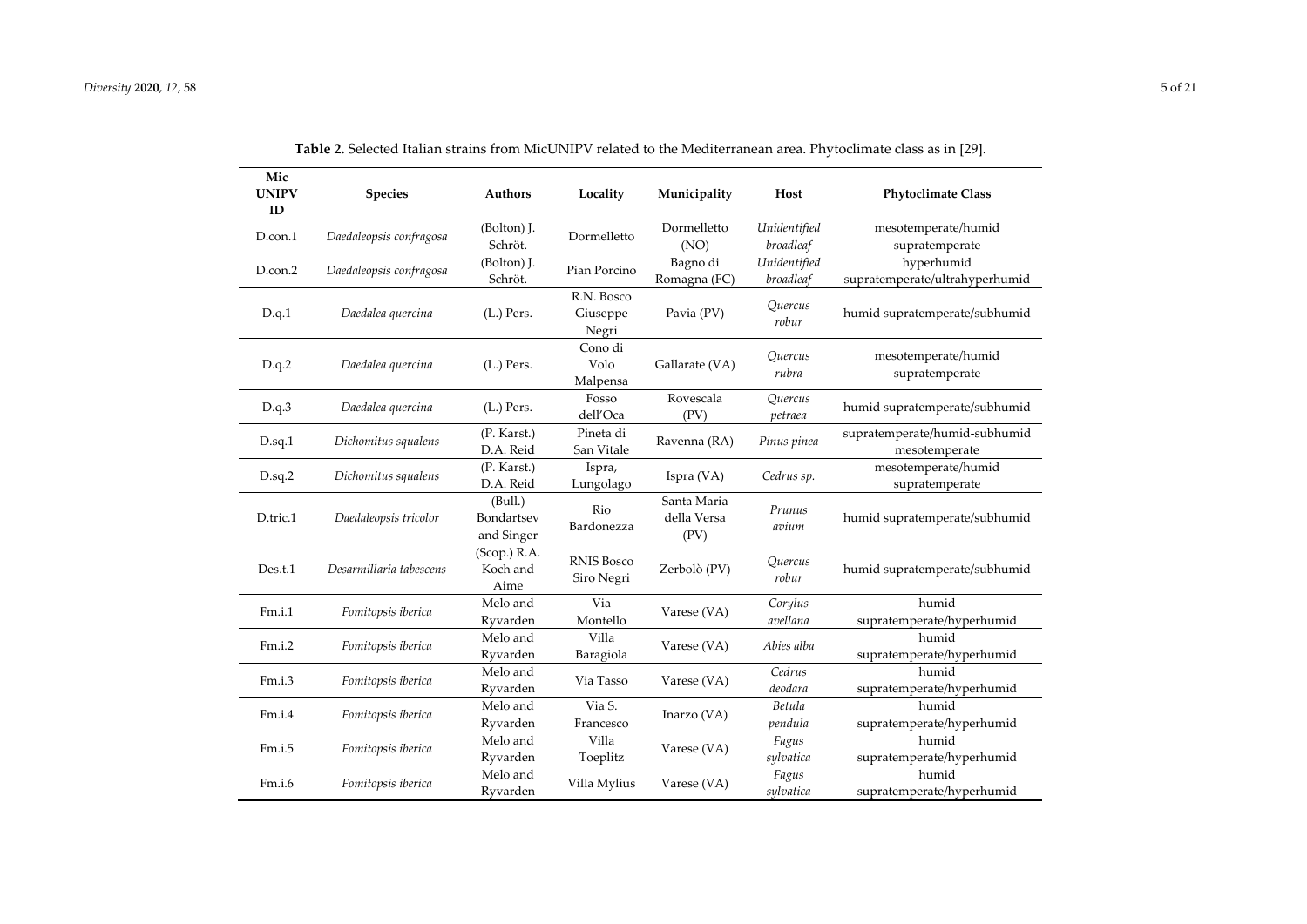| Fm.m.1  | Fomitiporia<br>mediterranea | M. Fisch. | <b>RNIS Bosco</b><br>Siro Negri          | Zerbolò (PV)                       | <i><u><b>Ouercus</b></u></i><br>robur | humid supratemperate/subhumid                          |
|---------|-----------------------------|-----------|------------------------------------------|------------------------------------|---------------------------------------|--------------------------------------------------------|
| Fm.m.2  | Fomitiporia<br>mediterranea | M. Fisch. | <b>RNIS Bosco</b><br>Siro Negri          | Zerbolò (PV)                       | Quercus<br>robur                      | humid supratemperate/subhumid                          |
| Fm.m.3  | Fomitiporia<br>mediterranea | M. Fisch. | <b>RNIS Bosco</b><br>Siro Negri          | Zerbolò (PV)                       | Hedera helix                          | humid supratemperate/subhumid                          |
| Fm.m.4  | Fomitiporia<br>mediterranea | M. Fisch. | Rio<br>Bardonezza                        | Santa Maria<br>della Versa<br>(PV) | Robinia<br>pseudoacacia               | humid supratemperate/subhumid                          |
| Fm.m.5  | Fomitiporia<br>mediterranea | M. Fisch. | Comiso                                   | Ragusa (RG)                        | Cistus sp.                            | mesomediterranean/subhumid-<br>dry thermomediterranean |
| Fm.m.6  | Fomitiporia<br>mediterranea | M. Fisch. | Cono di<br>Volo<br>Malpensa              | Gallarate (VA)                     | Quercus<br>rubra                      | mesotemperate-humid<br>supratemperate                  |
| Fm.m.7  | Fomitiporia<br>mediterranea | M. Fisch. | R.N.<br>Torbiere del<br>Sebino           | Provaglio<br>d'Iseo (BS)           | Corylus<br>avellana                   | mesotemperate-humid<br>supratemperate                  |
| Fm.m.8  | Fomitiporia<br>mediterranea | M. Fisch. | Villa<br>Augusta                         | Varese (VA)                        | Fagus<br>sylvatica                    | humid supratemperate -<br>hyperhumid                   |
| Fm.m.9  | Fomitiporia<br>mediterranea | M. Fisch. | Olgiate<br>Comasco                       | Olgiate<br>Comasco (CO)            | Actinidia<br>chinensis                | mesotemperate-humid<br>supratemperate                  |
| Fm.m.10 | Fomitiporia<br>mediterranea | M. Fisch. | Pradone<br>nord                          | Rovescala<br>(PV)                  | Vitis vinifera                        | humid supratemperate -<br>subhumid                     |
| Fm.m.11 | Fomitiporia<br>mediterranea | M. Fisch. | Pradone<br>nord                          | Rovescala<br>(PV)                  | Vitis vinifera                        | humid supratemperate -<br>subhumid                     |
| Fm.m.12 | Fomitiporia<br>mediterranea | M. Fisch. | Pradone<br>nord                          | Rovescala<br>(PV)                  | Vitis vinifera                        | humid supratemperate -<br>subhumid                     |
| Fm.m.13 | Fomitiporia<br>mediterranea | M. Fisch. | Pradone<br>nord                          | Rovescala<br>(PV)                  | Vitis vinifera                        | humid supratemperate -<br>subhumid                     |
| Fm.m.14 | Fomitiporia<br>mediterranea | M. Fisch. | Pradone<br>nord                          | Rovescala<br>(PV)                  | Vitis vinifera                        | humid supratemperate -<br>subhumid                     |
| Fm.m.15 | Fomitiporia<br>mediterranea | M. Fisch. | Pradone<br>nord                          | Rovescala<br>(PV)                  | Vitis vinifera                        | humid supratemperate -<br>subhumid                     |
| Fm.m.16 | Fomitiporia<br>mediterranea | M. Fisch. | Pradone<br>nord                          | Rovescala<br>(PV)                  | Vitis vinifera                        | humid supratemperate -<br>subhumid                     |
| Fm.m.17 | Fomitiporia<br>mediterranea | M. Fisch. | Unipv_polo<br>scientifico<br>via Ferrata | Pavia (PV)                         | Salix alba                            | humid supratemperate -<br>subhumid                     |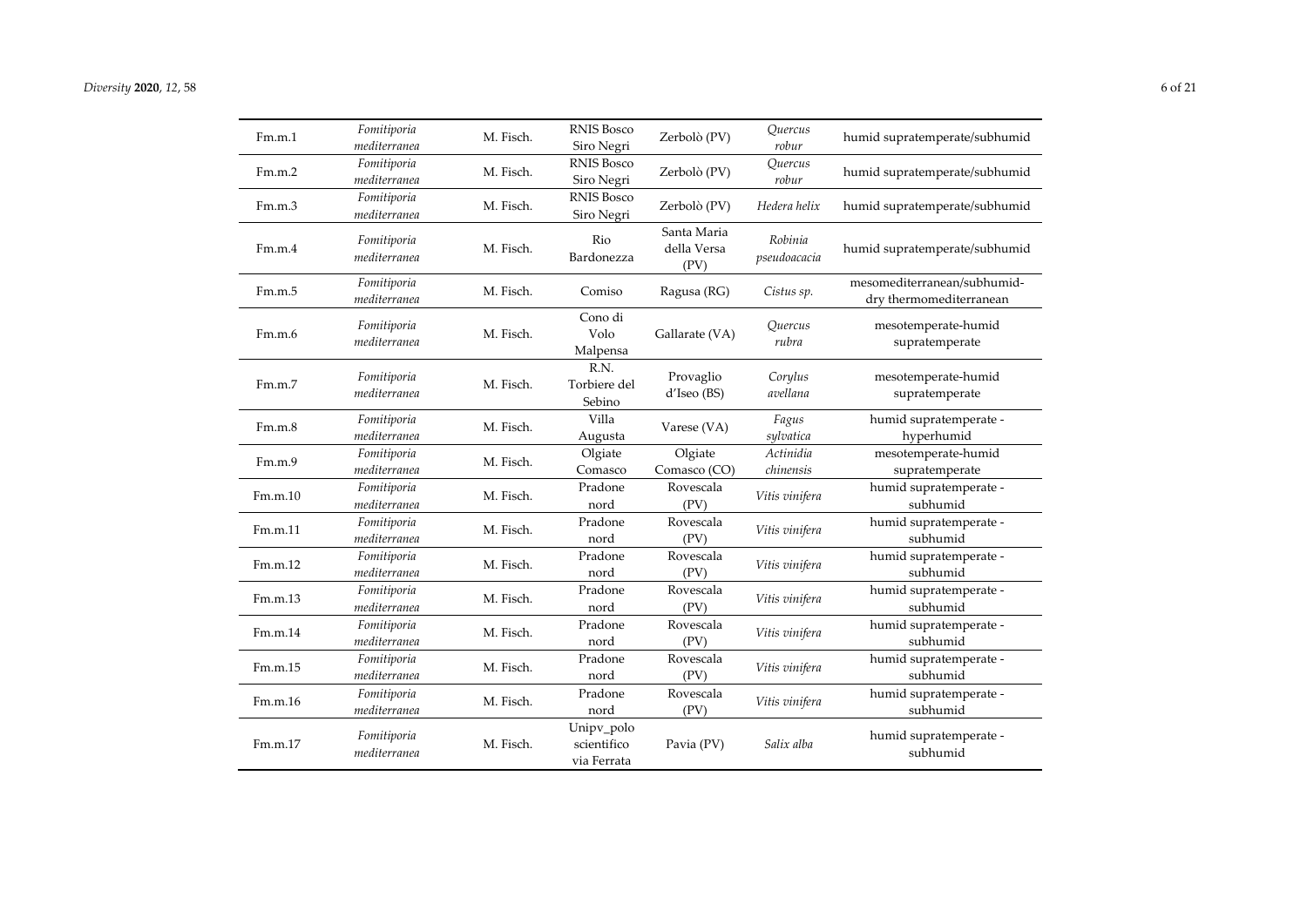| G.adsp.1  | Ganoderma adspersum | (Schulzer)<br>Donk | Orto<br>Botanico                | Pavia (PV)                           | Quercus sp.                            | humid supratemperate -<br>subhumid               |
|-----------|---------------------|--------------------|---------------------------------|--------------------------------------|----------------------------------------|--------------------------------------------------|
| G.adsp.2  | Ganoderma adspersum | (Schulzer)<br>Donk | R.N. Bosco<br>Giuseppe<br>Negri | Pavia (PV)                           | Populus<br>nigra                       | humid supratemperate -<br>subhumid               |
| G.adsp.3  | Ganoderma adspersum | (Schulzer)<br>Donk | R.N. Bosco<br>Giuseppe<br>Negri | Pavia (PV)                           | Unidentified<br>broadleaf              | humid supratemperate -<br>subhumid               |
| G.adsp.4  | Ganoderma adspersum | (Schulzer)<br>Donk | Parco della<br>Vernavola        | Pavia (PV)                           | Alnus<br>glutinosa                     | humid supratemperate -<br>subhumid               |
| G.adsp.5  | Ganoderma adspersum | (Schulzer)<br>Donk | <b>RNIS Bosco</b><br>Siro Negri | Zerbolò (PV)                         | Unidentified<br>broadleaf              | humid supratemperate -<br>subhumid               |
| G.adsp.6  | Ganoderma adspersum | (Schulzer)<br>Donk | Rio<br>Bardonezza               | Rovescala<br>(PV)                    | <i><u>Ouercus</u></i><br>robur         | humid supratemperate -<br>subhumid               |
| G.adsp.7  | Ganoderma adspersum | (Schulzer)<br>Donk | Madonna<br>del Bocco            | Santa<br>Margherita<br>Staffora (PV) | <i><u>Ouercus</u></i><br>cerris        | supratemperate - humid<br>mesotemperate          |
| G.adsp.8  | Ganoderma adspersum | (Schulzer)<br>Donk | Morina                          | Rovescala                            | Ouercus<br>petraea                     | humid supratemperate -<br>subhumid               |
| G.adsp.9  | Ganoderma adspersum | (Schulzer)<br>Donk | <b>RNIS Bosco</b><br>Siro Negri | Zerbolò (PV)                         | Quercus<br>robur                       | humid supratemperate -<br>subhumid               |
| G.adsp.10 | Ganoderma adspersum | (Schulzer)<br>Donk | <b>RNIS Bosco</b><br>Siro Negri | Zerbolò (PV)                         | Populus<br>nigra                       | humid supratemperate -<br>subhumid               |
| G.adsp.11 | Ganoderma adspersum | (Schulzer)<br>Donk | <b>RNIS Bosco</b><br>Siro Negri | Zerbolò (PV)                         | <i><u>Ouercus</u></i><br>robur         | humid supratemperate -<br>subhumid               |
| G.adsp.12 | Ganoderma adspersum | (Schulzer)<br>Donk | Ca' del<br>Bosco                | Nibbiano Val<br>Tidone (PC)          | <i><u><b>Ouercus</b></u></i><br>cerris | humid supratemperate -<br>hyperhumid             |
| G.adsp.13 | Ganoderma adspersum | (Schulzer)<br>Donk | Montebolon<br>e                 | Pavia (PV)                           | Cedrus<br>atlantica                    | humid supratemperate -<br>subhumid               |
| G.adsp.14 | Ganoderma adspersum | (Schulzer)<br>Donk | Cascina<br>Scova                | Pavia (PV)                           | Unidentified<br>broadleaf              | humid supratemperate -<br>subhumid               |
| G.adsp.15 | Ganoderma adspersum | (Schulzer)<br>Donk | Ticino                          | Torre d'Isola<br>(PV)                | Quercus sp.                            | humid supratemperate -<br>subhumid               |
| G.adsp.17 | Ganoderma adspersum | (Schulzer)<br>Donk | unknown                         | Bologna (BO)                         | Unidentified<br>broadleaf              | supratemperate/humid<br>mesotemperate-subhumid   |
| G.car.1   | Ganoderma carnosum  | Pat.               | Foreste<br>Casentinesi          | Poppi (AR)                           | Abies alba                             | hyperhumid<br>supratemperate/ultrahyperhumid     |
| G.pf.1    | Ganoderma pfeifferi | Bres.              | Prati di Tivo                   | Pietracamela<br>(TE)                 | Fagus<br>sylvatica                     | supratemperate/hyperhumid<br>mesotemperate/humid |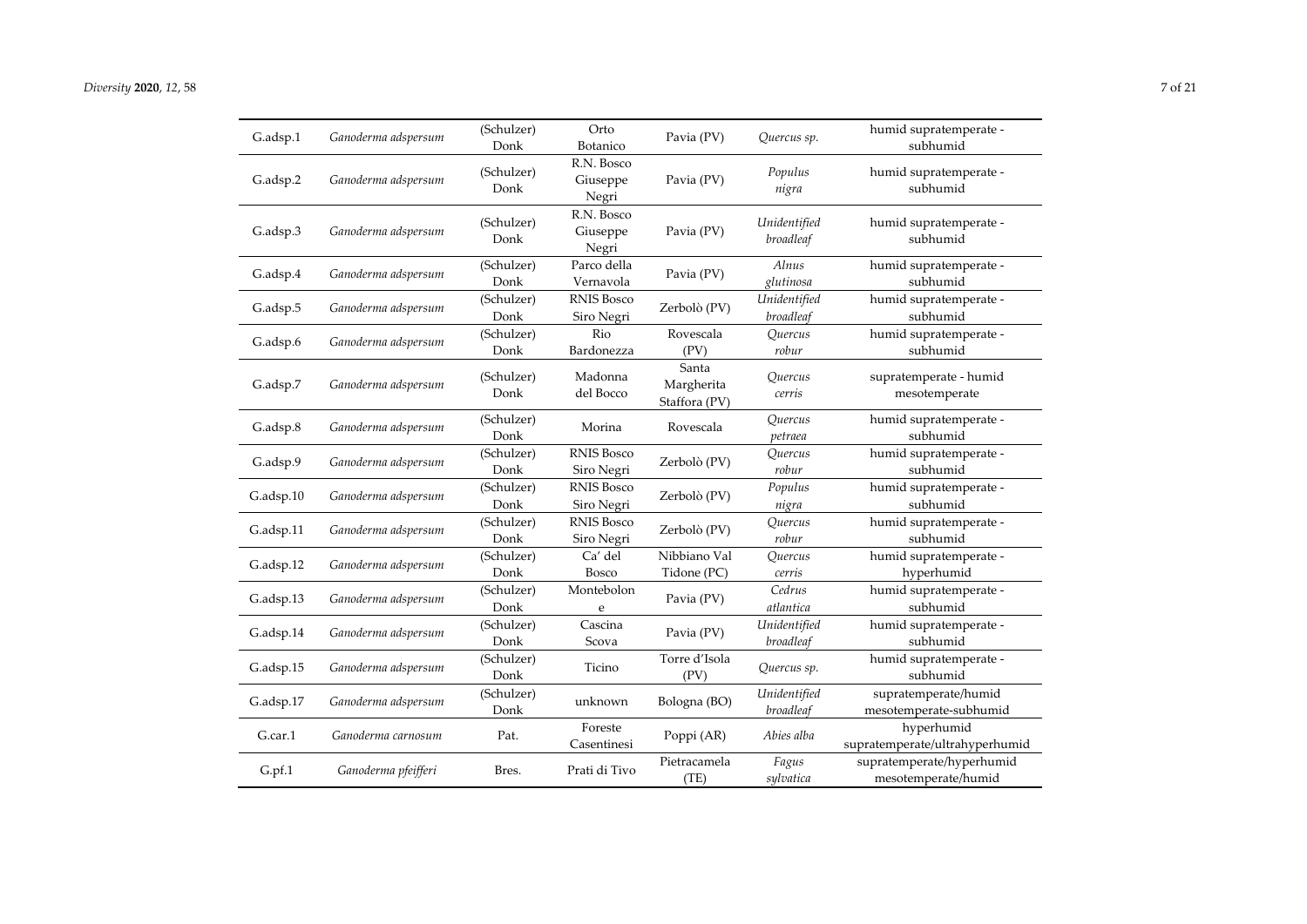| H.e.1 | Hericium erinaceus     | (Bull.) Pers.                                       | Colle Ciupi                          | Siena (SI)                         | Quercus ilex                          | subhumid mesotemperate/humid                                                 |
|-------|------------------------|-----------------------------------------------------|--------------------------------------|------------------------------------|---------------------------------------|------------------------------------------------------------------------------|
| H.e.2 | Hericium erinaceus     | (Bull.) Pers.                                       | Castello di<br>Belcaro               | Siena (SI)                         | Quercus ilex                          | subhumid mesotemperate/humid                                                 |
| H.e.3 | Hericium erinaceus     | (Bull.) Pers.                                       | Strada per<br>Castello di<br>Belcaro | Siena (SI)                         | Ouercus ilex                          | subhumid mesotemperate/humid                                                 |
| H.e.4 | Hericium erinaceus     | (Bull.) Pers.                                       | Strada per<br>Castello di<br>Belcaro | Siena (SI)                         | Quercus ilex                          | subhumid mesotemperate/humid                                                 |
| H.e.5 | Hericium erinaceus     | (Bull.) Pers.                                       | Colle Val<br>d'Elsa                  | Colle Val<br>d'Elsa (SI)           | Quercus ilex                          | subhumid mesotemperate/humid                                                 |
| I.t.1 | Inocutis tamaricis     | (Pat.) Fiasson<br>and Niemelä                       | Apani                                | Brindisi (BR)                      | Tamarix<br>gallica                    | thermomediterranean/mesomedite<br>rranean/dry<br>inframediterranean/subhumid |
| I.t.2 | Inocutis tamaricis     | (Pat.) Fiasson<br>and Niemelä                       | Ostia Lido                           | Roma (RM)                          | Tamarix<br>gallica                    | subhumid mesomediterranean                                                   |
| L.s.1 | Laetiporus sulphureus  | (Bull.) Murrill                                     | <b>RNIS Bosco</b><br>Siro Negri      | Zerbolò (PV)                       | Quercus<br>robur                      | humid supratemperate -<br>subhumid                                           |
| L.s.2 | Laetiporus sulphureus  | (Bull.) Murrill                                     | <b>RNIS Bosco</b><br>Siro Negri      | Zerbolò (PV)                       | <i><u><b>Ouercus</b></u></i><br>robur | humid supratemperate -<br>subhumid                                           |
| L.s.3 | Laetiporus sulphureus  | (Bull.) Murrill                                     | <b>RNIS Bosco</b><br>Siro Negri      | Zerbolò (PV)                       | Quercus<br>robur                      | humid supratemperate -<br>subhumid                                           |
| L.S.4 | Laetiporus sulphureus  | (Bull.) Murrill                                     | <b>RNIS Bosco</b><br>Siro Negri      | Zerbolò (PV)                       | Quercus<br>robur                      | humid supratemperate -<br>subhumid                                           |
| L.s.5 | Laetiporus sulphureus  | (Bull.) Murrill                                     | Pietragavina                         | Varzi (PV)                         | Castanea<br>sativa                    | supratemperate - hyperhumid<br>mesotemperate - humid                         |
| L.s.6 | Laetiporus sulphureus  | (Bull.) Murrill                                     | Cono di<br>Volo<br>Malpensa          | Gallarate (VA)                     | Quercus sp.                           | mesotemperate-humid<br>supratemperate                                        |
| L.w.1 | Cellulariella warnieri | (Durieu and<br>Mont.) Zmitr.<br>and V.<br>Malysheva | R.N. Bosco<br>Giuseppe<br>Negri      | Pavia (PV)                         | Quercus<br>robur                      | humid supratemperate -<br>subhumid                                           |
| L.w.2 | Cellulariella warnieri | (Durieu and<br>Mont.) Zmitr.<br>and V.<br>Malysheva | Bosco del<br>Cecco                   | Santa Maria<br>della Versa<br>(PV) | Ulmus minor                           | humid supratemperate -<br>subhumid                                           |
| L.w.3 | Cellulariella warnieri | (Durieu and<br>Mont.) Zmitr.                        | Rio<br>Marsinola-<br>Fracion         | Rovescala<br>(PV)                  | Populus<br>nigra                      | humid supratemperate -<br>subhumid                                           |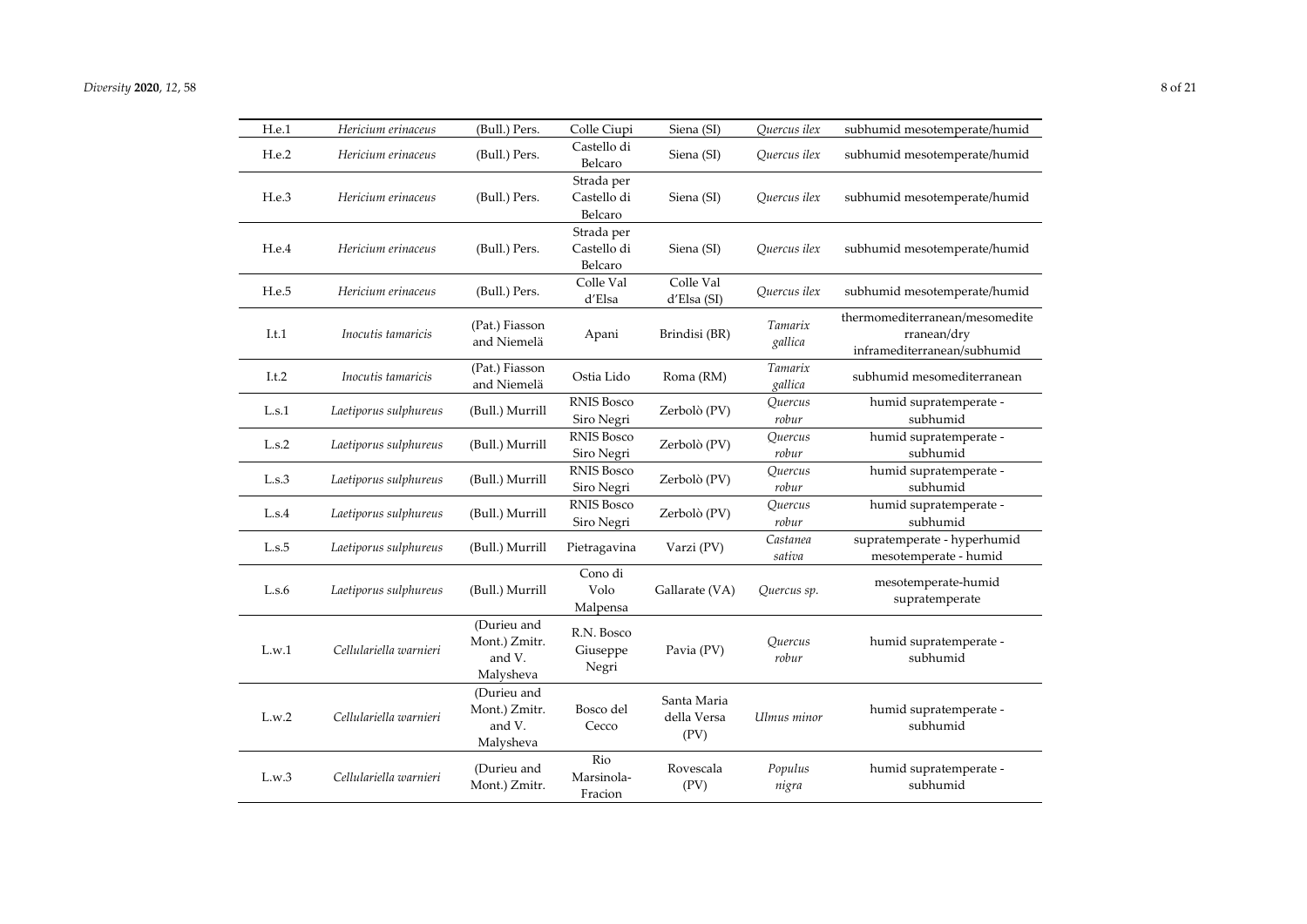|        |                        | and V.<br>Malysheva                                 |                                        |                                    |                           |                                                         |
|--------|------------------------|-----------------------------------------------------|----------------------------------------|------------------------------------|---------------------------|---------------------------------------------------------|
| L.w.4  | Cellulariella warnieri | (Durieu and<br>Mont.) Zmitr.<br>and V.<br>Malysheva | <b>RNIS Bosco</b><br>Siro Negri        | Zerbolò (PV)                       | Quercus<br>robur          | humid supratemperate -<br>subhumid                      |
| L.w.5  | Cellulariella warnieri | (Durieu and<br>Mont.) Zmitr.<br>and V.<br>Malysheva | <b>RNIS Bosco</b><br>Siro Negri        | Zerbolò (PV)                       | Robinia<br>pseudoacacia   | humid supratemperate -<br>subhumid                      |
| L.w.6  | Cellulariella warnieri | (Durieu and<br>Mont.) Zmitr.<br>and V.<br>Malysheva | Bosco Sforza<br>nord-Rio<br>Bardonezza | Ziano<br>Piacentino<br>(PC)        | Ulmus minor               | humid supratemperate -<br>subhumid                      |
| P.f.1  | Perenniporia fraxinea  | (Bull.) Ryv.                                        | R.N. Bosco<br>Giuseppe<br>Negri        | Pavia (PV)                         | Populus<br>nigra          | humid supratemperate -<br>subhumid                      |
| P.f.2  | Perenniporia fraxinea  | (Bull.) Ryv.                                        | Via Scala                              | Pavia (PV)                         | Celtis<br>australis       | humid supratemperate -<br>subhumid                      |
| P.f.3  | Perenniporia fraxinea  | (Bull.) Ryv.                                        | Rio<br>Bardonezza                      | Rovescala<br>(PV)                  | Salix alba                | humid supratemperate -<br>subhumid                      |
| P.f.4  | Perenniporia fraxinea  | (Bull.) Ryv.                                        | Via Ubaldo<br>degli Ubaldi             | Pavia (PV)                         | Unidentified<br>broadleaf | humid supratemperate -<br>subhumid                      |
| P.f.5  | Perenniporia fraxinea  | (Bull.) Ryv.                                        | Via Borgo<br>Calvenzano                | Pavia (PV)                         | Platanus x<br>hispanica   | humid supratemperate -<br>subhumid                      |
| P.f.6  | Perenniporia fraxinea  | (Bull.) Ryv.                                        | Via Borgo<br>Calvenzano                | Pavia (PV)                         | Platanus x<br>hispanica   | humid supratemperate -<br>subhumid                      |
| P.f.7  | Perenniporia fraxinea  | (Bull.) Ryv.                                        | <b>Bosco</b><br>Giuseppe<br>Negri      | Pavia (PV)                         | Populus<br>nigra          | humid supratemperate -<br>subhumid                      |
| P.f.8  | Perenniporia fraxinea  | (Bull.) Ryv.                                        | Bosco<br>Giuseppe<br>Negri             | Pavia (PV)                         | Populus<br>nigra          | humid supratemperate -<br>subhumid                      |
| P.f.9  | Perenniporia fraxinea  | (Bull.) Ryv.                                        | Cascina<br>Venara                      | Zerbolò (PV)                       | Populus alba              | humid supratemperate -<br>subhumid                      |
| P.f.10 | Perenniporia fraxinea  | (Bull.) Ryv.                                        | Pizzofreddo                            | Santa Maria<br>della Versa<br>(PV) | Unidentified<br>broadleaf | mesomediterranean - humid<br>thermotemperate - subhumid |
| P.f.11 | Perenniporia fraxinea  | (Bull.) Ryv.                                        | Parco della<br>Vernavola               | Pavia (PV)                         | Robinia<br>pseudoacacia   | humid supratemperate -<br>subhumid                      |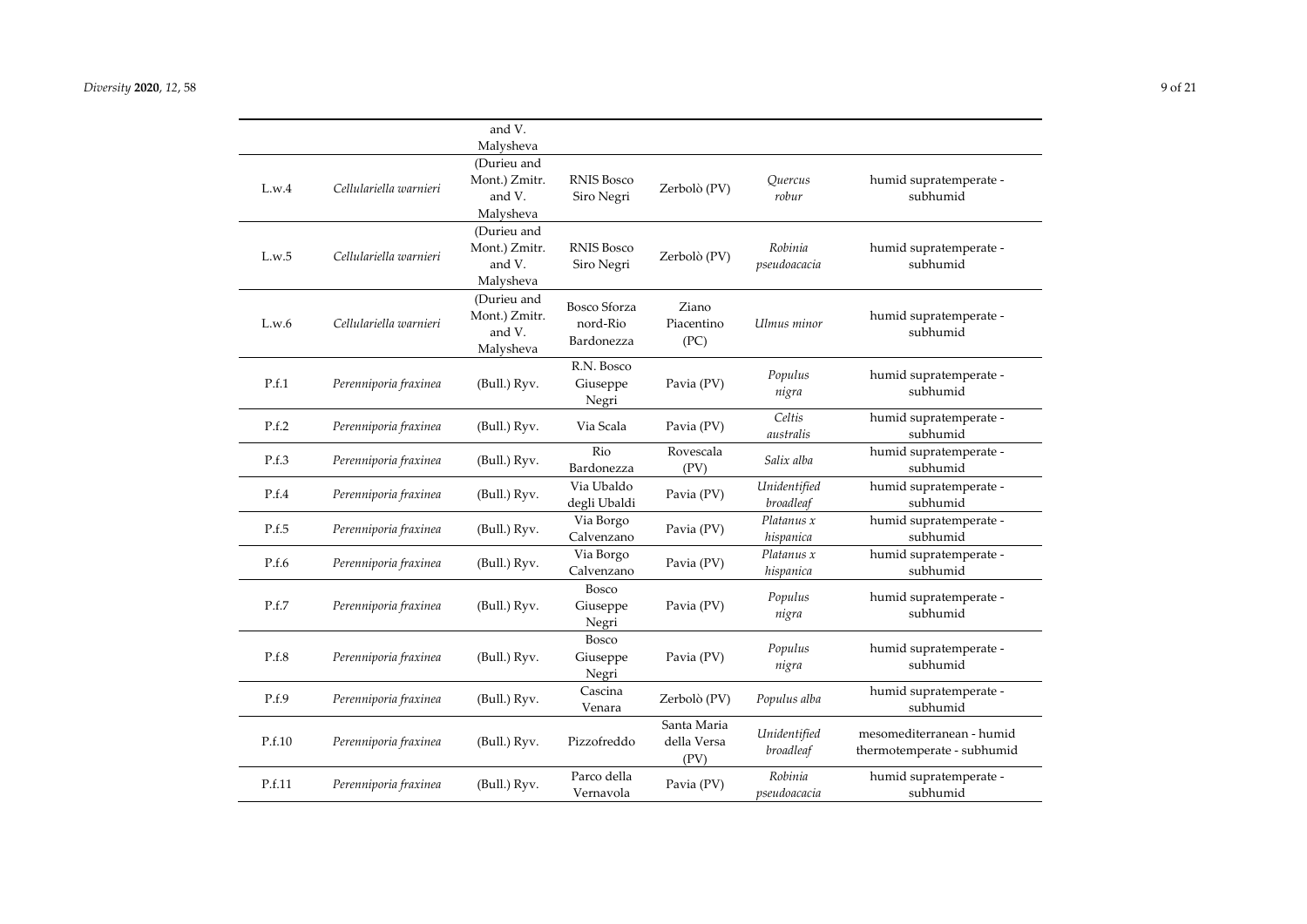| P.f.12 | Perenniporia fraxinea | (Bull.) Ryv. | Parco della<br>Vernavola               | Pavia (PV)                        | Robinia<br>pseudoacacia   | humid supratemperate -<br>subhumid      |
|--------|-----------------------|--------------|----------------------------------------|-----------------------------------|---------------------------|-----------------------------------------|
| P.f.13 | Perenniporia fraxinea | (Bull.) Ryv. | Parco della<br>Vernavola               | Pavia (PV)                        | Robinia<br>pseudoacacia   | humid supratemperate -<br>subhumid      |
| P.f.14 | Perenniporia fraxinea | (Bull.) Ryv. | Parco della<br>Vernavola               | Pavia (PV)                        | Robinia<br>pseudoacacia   | humid supratemperate -<br>subhumid      |
| P.f.15 | Perenniporia fraxinea | (Bull.) Ryv. | Parco della<br>Vernavola               | Pavia (PV)                        | Robinia<br>pseudoacacia   | humid supratemperate -<br>subhumid      |
| P.f.16 | Perenniporia fraxinea | (Bull.) Ryv. | Parco della<br>Vernavola               | Pavia (PV)                        | Robinia<br>pseudoacacia   | humid supratemperate -<br>subhumid      |
| P.f.17 | Perenniporia fraxinea | (Bull.) Ryv. | Parco della<br>Vernavola               | Pavia (PV)                        | Robinia<br>pseudoacacia   | humid supratemperate -<br>subhumid      |
| P.f.18 | Perenniporia fraxinea | (Bull.) Ryv. | Parco della<br>Vernavola               | Pavia (PV)                        | Robinia<br>pseudoacacia   | humid supratemperate -<br>subhumid      |
| P.f.19 | Perenniporia fraxinea | (Bull.) Ryv. | Via D.<br>Alighieri 25                 | Illasi (VR)                       | Olea europaea             | humid supratemperate -<br>subhumid      |
| P.f.20 | Perenniporia fraxinea | (Bull.) Ryv. | via<br>Mascherpa                       | Castelvetro<br>Piacentino<br>(PC) | Populus alba              | humid supratemperate -<br>subhumid      |
| P.f.21 | Perenniporia fraxinea | (Bull.) Ryv. | Lungolago                              | Mergozzo<br>(VCO)                 | Robinia<br>pseudoacacia   | humid<br>supratemperate/hyperhumid      |
| P.f.22 | Perenniporia fraxinea | (Bull.) Ryv. | Cascina<br>Scova                       | Pavia (PV)                        | Robinia<br>pseudoacacia   | humid supratemperate -<br>subhumid      |
| P.f.23 | Perenniporia fraxinea | (Bull.) Ryv. | <b>RNIS Bosco</b><br>Siro Negri        | Zerbolò (PV)                      | Quercus<br>robur          | humid supratemperate -<br>subhumid      |
| P.f.24 | Perenniporia fraxinea | (Bull.) Ryv. | <b>RNIS Bosco</b><br>Siro Negri        | Zerbolò (PV)                      | Populus<br>nigra          | humid supratemperate -<br>subhumid      |
| P.f.25 | Perenniporia fraxinea | (Bull.) Ryv. | Santa Sofia                            | Torre d'Isola<br>(PV)             | Quercus<br>robur          | humid supratemperate -<br>subhumid      |
| P.f.26 | Perenniporia fraxinea | (Bull.) Ryv. | Cono di<br>Volo<br>Malpensa            | Gallarate (VA)                    | Unidentified<br>broadleaf | mesotemperate - humid<br>supratemperate |
| P.f.27 | Perenniporia fraxinea | (Bull.) Ryv. | Viale<br>Gorizia -<br>Mura<br>Spagnole | Pavia (PV)                        | Celtis<br>australis       | humid supratemperate -<br>subhumid      |
| P.f.28 | Perenniporia fraxinea | (Bull.) Ryv. | Fossone -<br>Bosco della<br>Fame       | Rovescala<br>(PV)                 | Populus<br>nigra          | humid supratemperate -<br>subhumid      |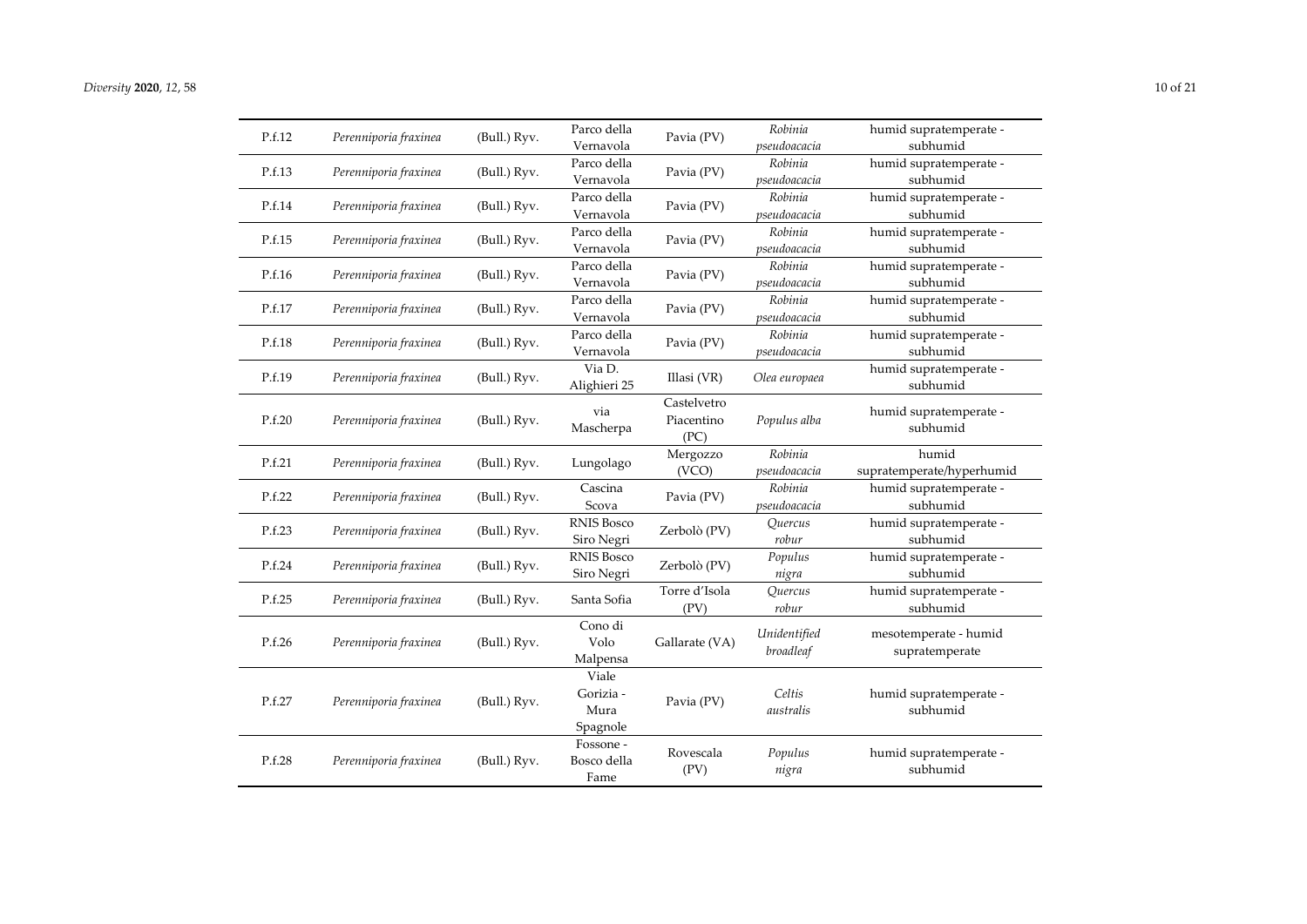| P.m.1    | Perenniporia<br>meridionalis  | Decock and<br>Stalpers           | R.N.<br>Regionale<br>Piramidi di<br>Zone | Zone (BS)                     | <i><u><b>Ouercus</b></u></i><br>robur     | hyperhumid<br>supratemperate/humid                     |
|----------|-------------------------------|----------------------------------|------------------------------------------|-------------------------------|-------------------------------------------|--------------------------------------------------------|
| P.m.2    | Perenniporia<br>meridionalis  | Decock and<br>Stalpers           | Sormano                                  | Castellina in<br>Chianti (SI) | Olea europaea                             | supratemperate/humid<br>mesotemperate/hyperhumid       |
| P.och.1  | Perenniporia ochroleuca       | (Berk.)<br>Ryvarden              | Belcaro                                  | Siena (SI)                    | Ouercus ilex                              | subhumid mesotemperate/humid                           |
| P.och.2  | Perenniporia ochroleuca       | (Berk.)<br>Ryvarden              | Le Manie                                 | Savona (SV)                   | Ouercus ilex                              | mesomediterranean/dry-<br>subhumid thermomediterranean |
| Ph.c.1   | Phellinus contiguus           | (Pers.) Pat.                     | Rio<br>Bardonezza                        | Ziano<br>Piacentino<br>(PC)   | Robinia<br>pseudoacacia                   | humid supratemperate -<br>subhumid                     |
| Ph.tor.1 | Phellinus torulosus           | (Pers.)<br>Bourdot and<br>Galzin | Ticino                                   | Torre d'Isola<br>(PV)         | Prunus<br>avium                           | humid supratemperate -<br>subhumid                     |
| Pl.e.1   | Pleurotus eryngii             | (DC.) Quél.                      | Aidomaggio<br>re                         | Aidomaggiore<br>(OR)          | unidentified                              | subhumid mesomediterranean                             |
| Pl.e.2   | Pleurotus eryngii             | (DC.) Quél.                      | Spadafora                                | Spadafora<br>(ME)             | unidentified                              | thermomediterranean/subhumid<br>mesomediterranean      |
| Punc.s.1 | Punctularia<br>strigosozonata | (Schwein.)<br>P.H.B. Talbot      | Bosco di<br>Bauli'                       | Palazzolo<br>Acreide (SR)     | Quercus sp.                               | mesomediterranean/dry<br>thermomediterranean-subhumid  |
| Sp.p.1   | Spongipellis pachyodon        | (Pers.) Kotl.<br>and Pouzar      | Rio<br>Marsinola-<br>Fracion             | Rovescala<br>(PV)             | Prunus<br>avium                           | humid supratemperate -<br>subhumid                     |
| Sp.p.2   | Spongipellis pachyodon        | (Pers.) Kotl.<br>and Pouzar      | Civezza                                  | Imperia (IM)                  | <i><u><b>Ouercus</b></u></i><br>pubescens | mesomediterranean/dry<br>thermomediterranean-subhumid  |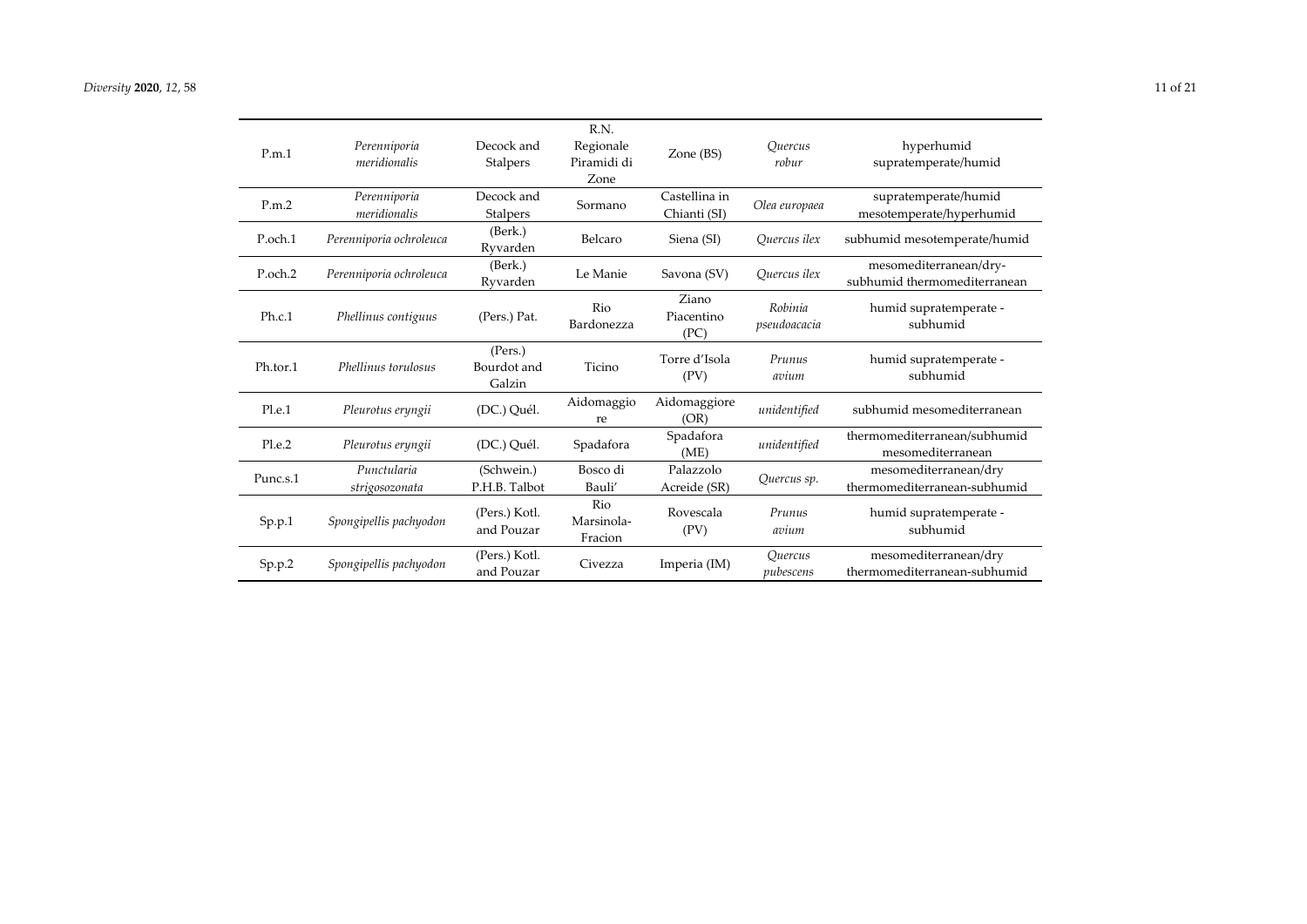The species reported in Table 2 represent about one in five of the comprehensive collection of wood decay species in MicUNIPV. The temperate region and Mediterranean region in Italy are reciprocally intersected and several phytoclimates are represented based on both thermal– pluviometrical parameters and floristic–vegetational ones. According to our field observations, this has the consequence that several species can be found in different phytoclimates and on different hosts, whereas a minor fraction is strictly related to one or few hosts.

*Daedaleopsis confragosa* and *D. tricolor* are easily distinguished by morphology; nevertheless, ITS sequences are important to discriminate the species strain. *D. tricolor* seems more common in Central and Southern Europe; in Italy, it has been reported in seven out of 20 regions [45]. Our strain (MicUNIPV D.tric.1) comes from the lower Apennines in Pavia Province; other field observations suggest that *Prunus avium* is the favourite host of *D. tricolor* in North and Central Italy. The strain has not been characterized yet, although pharmacological effects have been reported [46].

*Daedalea quercina* has been reported in 11/20 Italian regions [45]; as expected, all MicUNIPV strains were isolated from *Quercus* spp. Nevertheless, strain MicUNIPV D.q.1 efficiently colonized poplar wood chips and confirmed that this species is a typical brown rot agent [47].

Despite being apparently cosmopolitan, *Desarmillaria tabescens* is strictly related to *Quercus* in warm climates, where it behaves as a secondary pathogen [48]. *D. tabescens* has been reported in 16/20 Italian Regions [45]. Accordingly, our strain was isolated from roots of *Q. robur* in RNIS Bosco Siro Negri (Pavia, Italy), which is a significant, unmanaged residue of typical forest of the western Po Plain.

*Fomitopsis iberica* is a rare species, reported in three Italian regions [45]. All the strains in MicUNIPV were isolated close to Varese lakes, either on broadleaves or conifers.

*Ganoderma* is represented in MicUNIPV by seven species: *G. adspersum*, *G. applanatum*, *G. carnosum*, *G. pfeifferi*, *G. lucidum*, *G. resinaceum* and *G. valesiacum*. This genus has been intensely studied due to its wide range of secondary metabolites, including several bioactive compounds [49]. According to Ryvarden and Melo [6], *Ganoderma* is one of the most difficult genera to identify at species level. As reported in Table 2, we obtained strains of *G. adspersum*, confirming that is a southern species in Europe [50]. *G. carnosum* is usually located in the *G. lucidum* complex due to its morphological similarity, despite it showing clear differences in host relationship. Our strain was isolated from its type-locality in Italy, i.e., a forest of *Abies alba*, that is likely to be its preferred host in South Europe [33]. Molecular identification by ITS region met difficulties in discriminating *G. carnosum* from *G. tsugae* and *G. oregonensis*; this topic presents questions about the real interspecific diversity within this conifer-related species in *Ganoderma*. Strains in pure culture will thus help us to investigate both the molecular and morphological nested diversity in this complex. An analogous problem concerns *G. pfeifferi,* as it partially shares its trophic niche with *G. lucidum* and *G. resinaceum*.

*L. sulphureus* is particularly related to *Quercus* according to our observations in North Italy, although *Castanea sativa* is also represented. Interestingly, *C. sativa* is also one of the favourite hosts of *Phellinus torulosus,* according to field observations, despite strain MicUNIPV Ph.tor.1 being isolated from *P. avium*.

Genus *Perenniporia* is represented in MicUNIPV by *P. fraxinea*, *P. meridionalis* and *P. ochroleuca*. According to our field observation, *P. fraxinea* is more common and widespread than expected, particularly in urban areas. We have focused our attention in indentifying strains, which, to date, number 27. Some of the isolated strains have been used for population studies and tests on heavy metal bioaccumulation [16,51].

*Pleurotus eryngii* is a typically Mediterranean species as well as its herbaceous hosts in *Apiaceae*. Consistently, the MicUNIPV Pl.e.1 and Pl.e.2 strains were isolated in properly Mediterranean areas (Sardinia and Sicily).

*Punctularia strigosozonata* is a rare, poorly studied species, typically related to the Mediterranean area; its resupinate morphology increases the difficulty in achieving pure isolates.

*Spongipellis pachyodon* has a mainly central–southern distribution in Europe; according to Onofri et al. [45], in Italy it is known in five out of 20 Regions, not including either Lombardy or Liguria.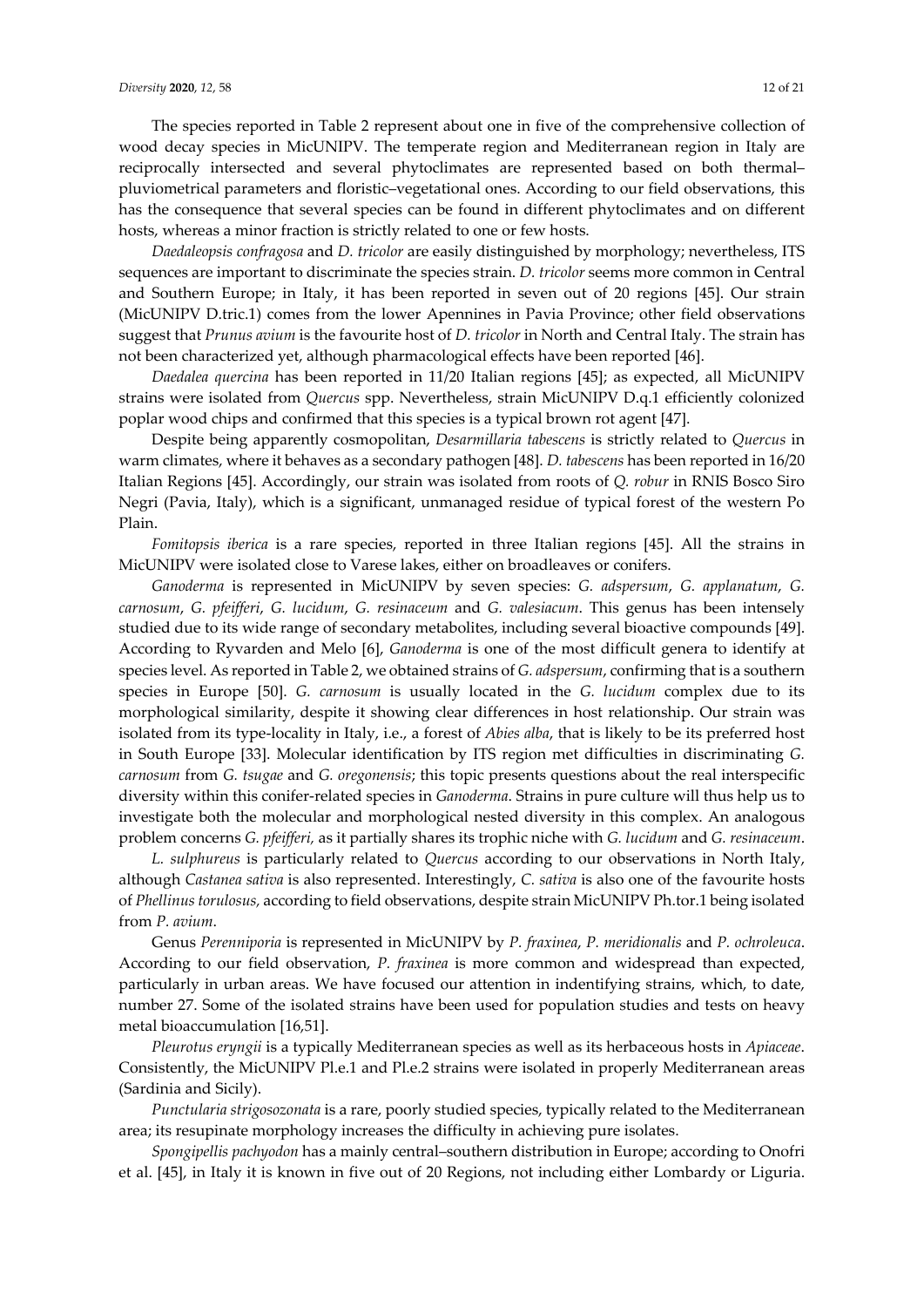This species is reported as uncommon but locally abundant; regarding this, our field observations suggest that the population in the Pavia-Piacenza Apennines is particularly related to *P. avium*.

Further species listed in Table 2 are reported below in more detail owing to their taxonomic controversy or potential applications.

#### *3.1. Cellulariella Warnieri* (Durieu and Mont.) Zmitr. and V. Malysheva

#### 3.1.1. Background

As detailed in Table 2, the basidiomata of some species were collected in the Mediterranean area and others that are known to prefer warm environment, even if they were collected in continental or temperate zones. An example is *Cellulariella warnieri*, a poorly investigated species related to warm climates, according to Bernicchia and Gorjón [44]; despite not strictly being related to the Mediterranean region, Ryvarden and Melo [6] reported it as a southern and rare species.

The notable scarcity of data about this species has probably contributed to its uncertain systematic and taxonomic status. Currently it is reported as: *Lenzites warnieri* Durieu and Mont. by Mycobank [40], *C. warnieri* by Index Fungorum [52] and *Trametes warnieri* (Durieu and Mont.) Zmitr., Wasser and Ezhov by Ryvarden and Melo [6]. The latter indication is suggested also by Justo and Hibbett [53] based on a five marker-based phylogenetic classification of *Trametes*. Significantly, only 108 records for this species have been reported by the GBIF (Global Biodiversity Information Facility) [54] and only 10 sequences are available in GenBank, almost half of them being critical as they are reported from South East Asia [55]. Further analyses on a more representative number of strains are thus needed to clarify the position of *C. warnieri*.

Strain MicUNIPV L.w.1 was tested for the evaluation of lignocellulolytic activity and resulted in a very low production of Mn peroxydase and lack of lignin peroxydase, whereas cellulase and hemicellulase had the highest presentation among the species under examination [47]. This was also confirmed when testing the effect of its colonization on *Medicago sativa* for pre-treatment, as cellulose and hemicellulose were preferentially removed [56].

#### 3.1.2. MicUNIPV WDF Strains Results

According to our field observations, localities are distributed as small local clusters which are very scattered in turn. Thus, the strains MicUNIPV L.w.1, L.w.4 and L.w.5 were collected from Po plain areas (Pavia and RNIS Bosco Siro Negri), whereas strains the MicUNIPV L.w.2, L.w.3 and L.w.6 were collected from hill area (Oltrepo Pavese).

The six strains of MicUNIPV were collected from *Quercus*, *Ulmus*, *Populus* and *Robinia*; interestingly, our field observations pointed out some preference for *Ulmus*, which was not previously reported as a host in Italy. As expected, all the strains were isolated from individuals behaving as saprotrophs. It should be noted that, since *C. warnieri* develops basidiomata in late autumn but it releases spores in spring, the basidioma itself remains vital even at low temperatures and under the snow.

#### *3.2. Dichomitus squalens* (P. Karst.) D.A. Reid

#### 3.2.1. Background

*Dichomitus squalens* is a model species for studies about the selectivity of white rot and its enzymatic basis [57–60]. Despite being reported all throughout the boreal emisphere, it appears scattered and is commonly found in the northern parts of Europe, North America and Asia [61]; the GBIF [54] places the wide majority of records in the Fennoscandian region. The host relationship is apparently controversial and surprising: Ryvarden and Melo [6] assumed *Pinus* as the only European host species, whereas Bernicchia and Gorjón [44] recorded *Picea abies* for the Italian sample and Niemelä [62] assigned most samples to *Pinus* and a smaller fraction to *Picea abies* in Białowieża Forest (Poland / Belarus). Nevertheless, it should be noted that American samples have been reported on six different genera in *Pinaceae*. Furthermore, young basidiomata of *D. squalens* are easily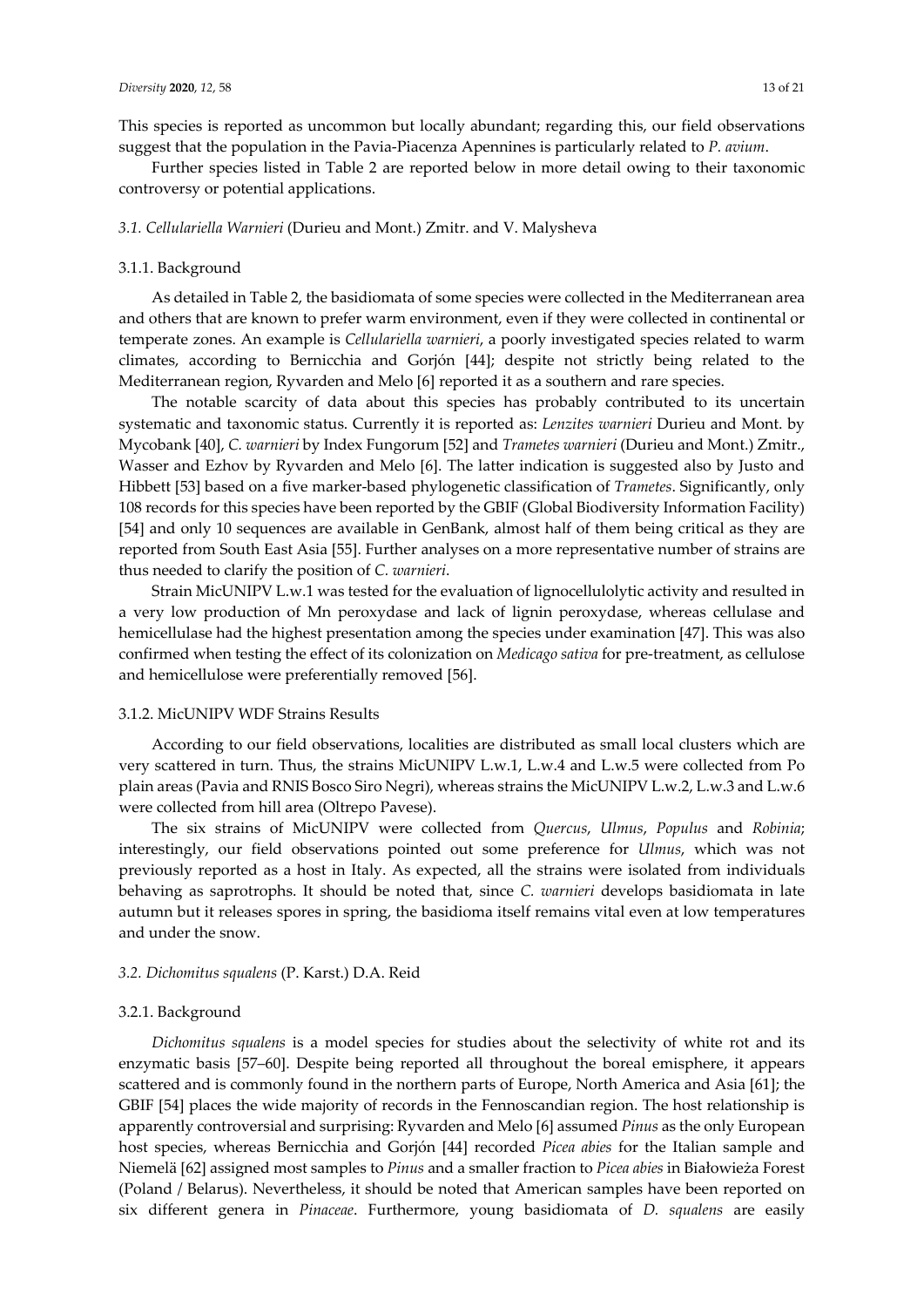misidentified due to the close morphological resemblance with *Neoantrodia serialis* (Fr.) Audet and related species. Consistently, a remarkable intraspecific variability in growth and enzyme profiles was revealed by testing different monokarya strains [61]. This is also consistent with the numerous mating types deriving from tetrapolarity [61].

## 3.2.2. MicUNIPV WDF Strains Results

Strains MicUNIPV D.sq.1 and MicUNIPV D.sq.2 were recovered from *Pinus pinea* and *Cedrus* sp. respectively near the Adriatic Sea and Varese Lake. The Italian strains have not yet been investigated for their enzymatic properties, so they may provide an additional tool to explore the diversity in degradation potential of this selective decayer.

#### *3.3. Hericium Erinaceus* (Bull.) Pers.

#### 3.3.1. Background

*Hericium erinaceus* (Bull.) Pers. is one of the most famous cultivated medicinal species in the world; a wide range of peculiar compounds, both related to primary (e.g., β-glucans) and secondary metabolism (e.g., erinacines and hericenones) have been up to now characterized and screened for bioactivity [7,63–66]. GBIF [54] places the wide majority of *H. erinaceus* sites in Europe, North America and North Eastern Asia. According to the phylogenetic study by Cesaroni et al. [67], a subclade containing European and American ITS sequences is well distinguished from the Asian clade. Despite relying on ITS region only, these data suggest the possibility to differentiate *H. erinaceus* strains also by the phylogeographic structure. Notwithstanding the scarcity of available data for Asian samples, *H. erinaceus* apparently has a quite broad trophic niche including several host species in *Fagaceae,* and *Aceraceae* to lesser extent, and particularly showing a preference for *Quercus* all throughout its distribution area [37]. Consistently, European samples have mainly been recovered from *Quercus* and *Fagus*, the former likely being the exclusive host in Italy and the only known host in North Africa [34,68]. Strain MicUNIPV H.e.2 was analyzed for the production of erinacine A and hericenes (presumably A, B, C, D). Thus, a complete quali-quantitative comparison of these selected metabolites was provided throughout different growth stages but within the same strain, which is a powerful tool for the standardization of bioactive products [69].

Strain MicUNIPV H.e.1 was selected to test the effect of oral supplementation on mice memory. The results indicate an improvement in recognition memory and induction of hyppocampal and cerebellar neurogenesis during aging. This strain has therefore contributed to pointing out which areas are directly involved in the neuroactivity of *H. erinaceus* compounds, highlighting which type of memory is increased [70].

#### 3.3.2. MicUNIPV WDF Strains Results

Accordingly, all four strains in the MicUNIPV collection were recovered in the municipality of Siena from *Q. ilex*, that is, a featuring species in the flora of Mediterranean area often forming homogeneous woodlands. It is noteworthy that the Mediterranean basin hosts a great variety of *Quercus* species, whose phylogenetic and systematic relationships are still controversial, with particular concern to the *Q. ilex* group [71–73].

#### *3.4. Inocutis Tamaricis* (Pat.) Fiasson and Niemelä

#### 3.4.1. Background

The relationship of *Inocutis tamaricis* with *Tamarix* is apparently so strict to be regarded as a discriminant character in identification [6,33,44]. Although the genus *Tamarix* consists of 72 accepted species in Europe, Asia and Africa [74], *I. tamaricis* is restricted to the Mediterranean basin and Macaronesia. Here, it grows on different *Tamarix* species according to their availability but shows a preference for *T. gallica* [75,76]. Consistently, strains MicUNIPV I.t.1 and I.t.2 were both isolated from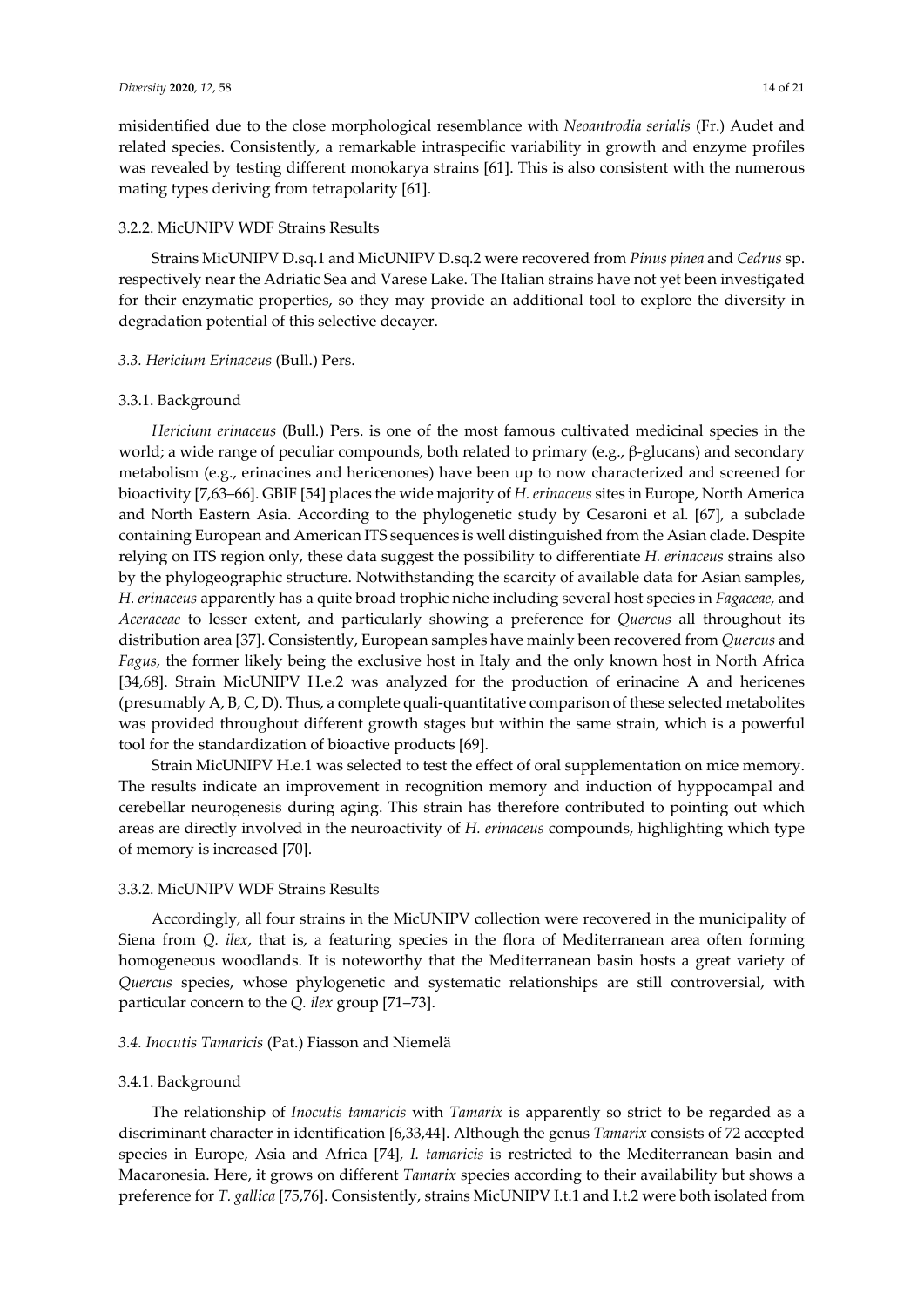*T. gallica.* As a whole, the intra-familiar phylogeny of *Hymenochaetaceae* is still to be clarified; multiple revisions have tried to point out nested diversity within polyphyletic taxa, such as *Inonotus* [77,78]. Thus, the genus *Inocutis* is nowadays accepted to be distinct from *Inonotus* itself, as formerly suggested by Fiasson and Niemelä [79]. Interestingly, the type-species for *Inocutis* is *I. rheades* (Pers.) Fiasson and Niemelä, which is morphologically very similar to *I. tamaricis* and is mostly distinguished by host and distribution [6]. Thus, *I. tamaricis* may be regarded as the Mediterranean counterpart of *I. rheades*. As a whole, only 12 sequences have been up to now deposited in GenBank [55] as belonging to this species, some of which are lacking data to assess their effective reliability. Further sequences from the Mediterranean area, equipped with information about host and geographic origin, are needed to support studies about intrageneric diversity in *Inocutis* in the light of biogeographic patterns.

## 3.4.2. MicUNIPV WDF Strains Results

Strains MicUNIPV I.t.1 and I.t.2 were both isolated from *T. gallica*, forming in both cases ornamental rows along the sea coast.

## *3.5. Fomitiporia Mediterranea* M. Fisch.

## 3.5.1. Background

As mentioned for *Inonotus*, the genus *Phellinus* is increasingly revealing its hidden diversity; recognized as being polyphyletic, several species have been distributed into other genera, such as *Fomitiporia* Murrill. *Fomitiporia mediterranea* is a peculiar example due to its morphology, being actually indistinguishable from *P. punctatus*. According to Fischer [80], these two species also show differences in growth rate at selected temperatures and mating behaviour. The same study provides strong evidence for dichotomy in host selection by *F. mediterranea* depending on biogeography, i.e., this species grows on several tree species in Italy [81,82], whereas north of the Alps it apparently grows on *Vitis vinifera* exclusively [83,84].

It should be considered that misidentification with *P. punctatus* has probably led to the underestimation of *F. mediterranea* in the Mediterranean area [85]. Analogously, Polemis et al. [86] suggested that the relationship with *P. pseudopunctatus* A. David, Dequatre and Fiasson should be reconsidered as well, enclosing the latter in *F. mediterranea* clade. It may be observed that the *P. pseudopunctatus* is apparently more related to the South Mediterranean region and climates [87,88]. Further analyses on strains from different geographic origins and hosts are thus needed to clarify both phylogenetic relationships and biogeographic patterns. As a whole, this species complex is characterized by intense necrotrophic white rot; *F. mediterranea* in particular is regarded as one of the main agents responsible for wood rot in *V. vinifera*, *Corylus avellana* and *Olea europaea* [82,83,85].

#### 3.5.2. MicUNIPV WDF Strains Results

All of the 17 Italian strains up to now attained by the Laboratory of Mycology DSTA–University of Pavia were assigned to *F. mediterranea* instead of *P. punctatus* and recovered from different substrates in North Italy. Even within one province (Pavia), *F. mediterranea* was located on five hosts, namely *Q. robur, Hedera helix* (State Natural Strict Reserve Bosco Siro Negri), *Salix alba* (University of Pavia courtyard), *R. pseudocacacia* and *V. vinifera* (Oltrepo Pavese hills).

The identified strains thus provide a tool to deepen pathology dynamics and different susceptibility depending on host species and cultivar.

#### *3.6. Perenniporia meridionalis* Decock and Stalpers

## 3.6.1. Background

Genus *Perenniporia* Murrill sensu lato is large, cosmopolitan and supposed to be polyphyletic, and thus is in need of further phylogenetic analysis based on sequences from different species [6]. In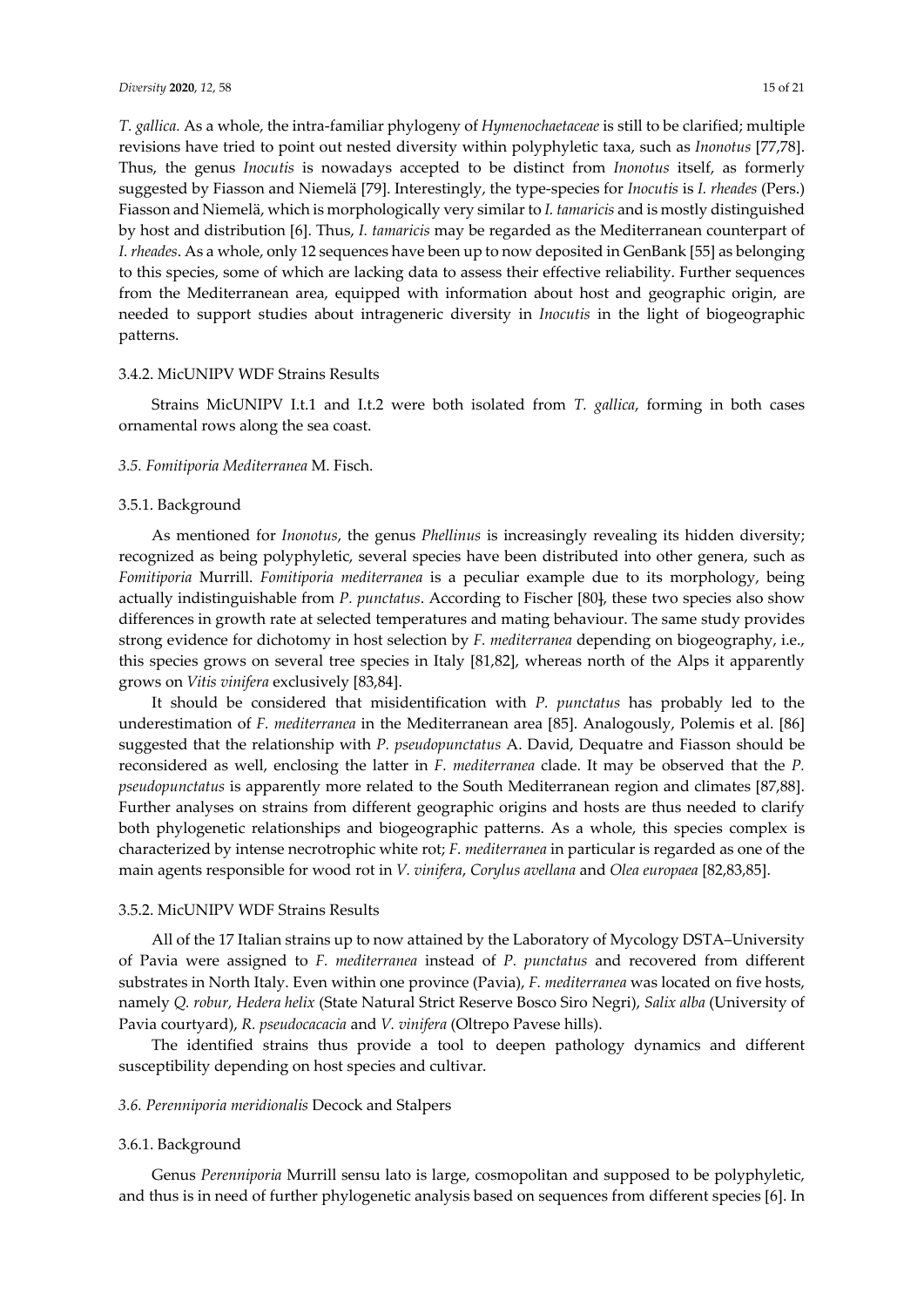turn, an example of intrageneric complexity is provided by *P. meridionalis*, within *P. medulla-panis*  (Jacq.) Donk group. Actually, the complete revision by Decock and Stalpers [89] arose the doubt that several records, as well as specimens in herbaria, are to be referred to *P. meridionalis* instead of *P. medulla-panis* (or closely related species), particularly when coming from the Mediterranean area. Up to now, only a partial and fragmentary investigation into the intra-generic diversity in *Perenniporia* has been carried out from a molecular and phylogenetic point of view [90]. It is noteworthy that no sequences at all are available in GenBank by the name of *P. meridionalis*, whereas 40 sequences are referred to *P. medulla-panis* [55]*.* Strains from culture collections are thus needed as basic material for this purpose. According to the indications by both Bernicchia and Gorjón [44], as well as Ryvarden and Melo [6], *P. meridionalis* is particularly related to *Quercus* (more than *P. medulla-panis*), the holotype having been isolated from *Q. ilex* in Sardinia [62,89].

#### 3.6.2. MicUNIPV WDF Strains Results

Strains MicUNIPV P.m.1 and P.m.2 strains were respectively isolated from *Q. robur* (North Italy, near a lake) and *Q. ilex* (Central Italy). Besides considerations on biodiversity, *P. meridionalis* has a great applicative potential. MicUNIPV P.m.1 showed remarkable selectivity as a white rot agent and versatility when inoculated onto unusual substrates such as grass. The selective removal of lignin by this species contemporarily relies on high activity for Mn peroxidases and very low for one cellulase; the final delignification in the substrate is clear both in thermogravimetric analysis and FTIR spectroscopy [12,47].

#### *3.7. Perenniporia ochroleuca* (Berk.) Ryvarden

#### 3.7.1. Background

*Perenniporia ochroleuca* is another example of the unsolved intra-generic diversity within *Perenniporia*. This species is suspected to hide a complex, and transfer to *Truncospora* Pilát ex Pilát has thus been suggested [91]. According to the same authors, the Iberian/Macaronesian clade gives *T. atlantica* Spirin and Vlasák, whereas the status of Australian samples is more uncertain, which would mainly belong to *T. ochroleuca*. Nevertheless, the new taxonomy has not yet been fully accepted, neither by Mycobank [40] nor by Index Fungorum [52]. These hypotheses therefore need to be supported by entering further sequences into the phylogenetic analyses from an exhaustive geographic range. *P. ochroleuca* was reported by Bernicchia and Gorjón [44] and Ryvarden and Melo [6] as tropical and growing on several hosts, whereas in Europe it is particularly related to the Mediterranean area. Nevertheless, Bernicchia and Gorjón [44] report a range of typically Mediterranean hosts, whereas Ryvarden and Melo [6] also include host plants whose distribution exceeds the Mediterranean area to include samples from the coasts of South England and Wales. Further phylogenetic analyses focused on the Mediterranean region versus the adjacent Atlantic ones are needed to test the monophyly of the proposed *T. atlantica*.

### 3.7.2. MicUNIPV WDF Strains Results

Both strains MicUNIPV P.och.1 and P.och.2 were isolated from *Q. ilex* in Central Italy and the Ligurian west coast, respectively.

#### **4. Conclusions**

At the moment, MicUNIPV, the fungal research culture collection of University of Pavia (Italy), maintains 500 strains from wood decay species. Examples particularly correlated to the Mediterranean area were discussed and their roles in accomplished research were mentioned in this study.

Culture collections of wood decay fungi are an important tool both for systematic and applied studies. Strains in pure culture are more easily and reliably identified and analyzed for metabolic activities and competitivity. The environmental features of the strain origin place have often been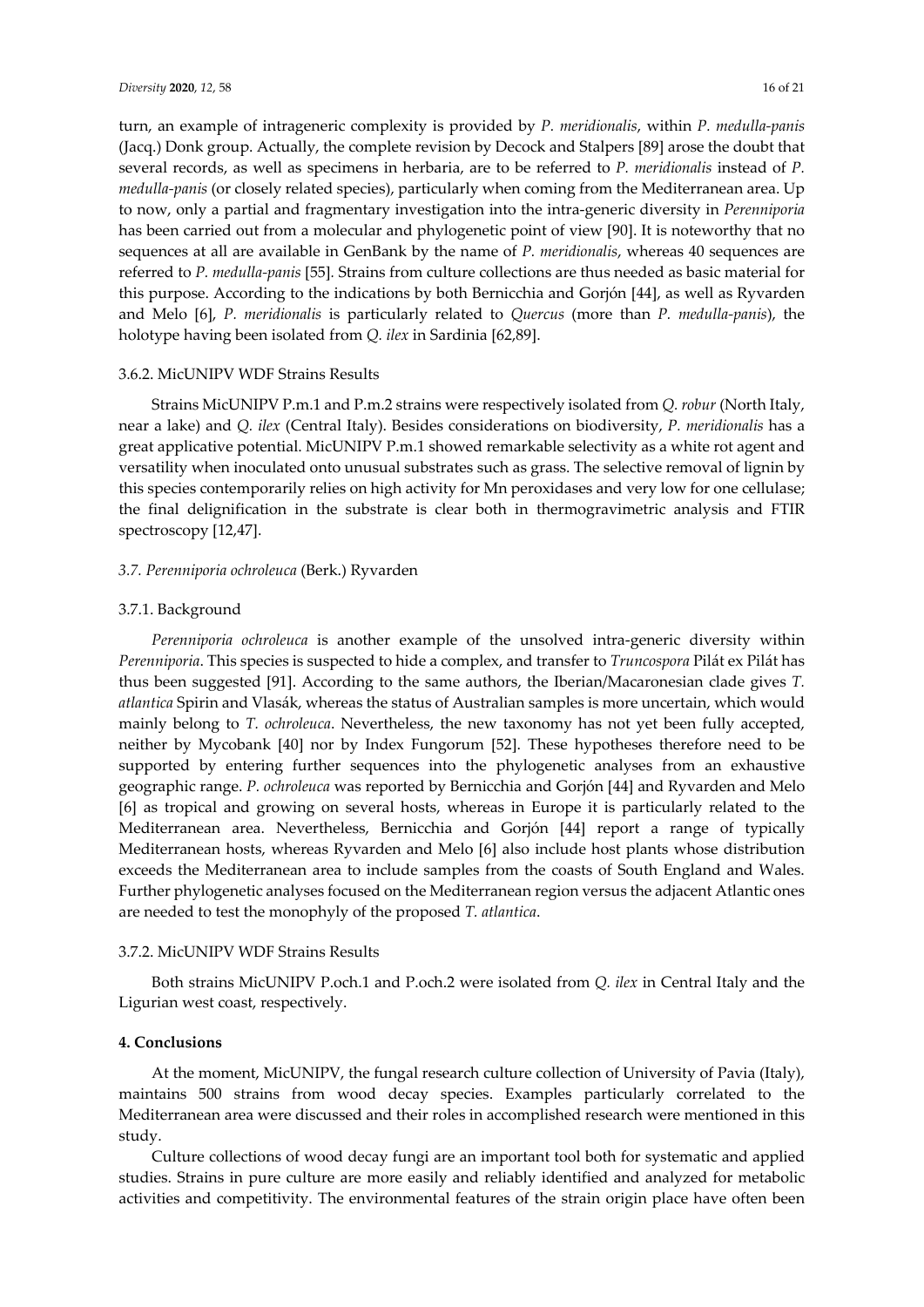underestimated; nevertheless, the diversity of wood decay fungi strongly depends on biogeography and is related to host distribution. This also highlights the need for an investigation including a wider concept of the Mediterranean region than one strictly limited by climate or phytoclimate classification, i.e., even continental regions surrounding the Mediterranean area contribute to the explanation of Mediterranean diversity.

The Laboratory of Mycology DSTA–University of Pavia (Italy) has up to now successfully collaborated with both researchers from other universities and amateurs in order to increase the diversity richness and geographic origin range of strains, as well as to enter these strains in original pure and applied research such as MATER and CE4WE (grants from Cariplo Foundation and Regione Lombardia).

**Author Contributions:** Conceptualization, E.S. and C.E.G.; Methodology, E.S., A.B., A.M.P., C.E.G., R.M.B. and M.C.; Investigation, E.S., A.B., C.E.G., R.M.B., S.B. and M.C. Resources, E.S., A.M.P. and F.B.; Data Curation, E.S., A.B. and C.E.G.; Writing – Original Draft Preparation, C.E.G., S.B.; Writing – Review and Editing, C.E.G., E.S., A.B., A.M.P.; Supervision, E.S., A.M.P.; Project Administration, E.S.; Funding Acquisition, E.S., F.B. All authors have read and agreed to the published version of the manuscript.

**Funding:** This project has been funded by: Fondo Ricerca e Giovani dell'Università degli Studi di Pavia (Savino 2019); Fondazione Cariplo, grant n° 2018-1765 entitled "Myco-advanced leather materials (MATER)"

**Acknowledgments:** The State Natural Strict Reserve (RNIS) Bosco Siro Negri – Zerbolò for support and authorization for sampling; the Botanical Garden of Pavia (Orto Botanico di Pavia) for authorization for sampling. The authors are also grateful to C. Perini, University of Siena (Italy), Valentina Cesaroni and Fabio Savino for providing some original specimens.

**Conflicts of Interest:** The authors declare no conflict of interest.

## **References**

- 1. Liers, C.; Arnstadt, T.; Ullrich, R.; Hofrichter, M. Patterns of lignin degradation and oxidative enzyme secretion by different wood-and litter-colonizing basidiomycetes and ascomycetes grown on beech-wood. *FEMS Microbiol. Ecol.* **2011**, *78*, 91–102. https://doi.org/10.1111/j.1574-6941.2011.01144.x.
- 2. Van den Brink, J.; de Vries, R.P. Fungal enzyme sets for plant polysaccharide degradation. *Appl. Microbiol. Biotechnol.* **2011**, *91*, 1477. https://doi.org/10.1007/s00253-011-3473-2.
- 3. Riley, R.; Salamov A. A.; Brown, D. W.; Nagy, L. G.; Floudas, D.; Held, B. W.; Levasseur, A.; Lombard, V.; Morin E.; Otillar, R.; et al. Extensive sampling of basidiomycete genomes demonstrates inadequacy of the white-rot/brown-rot paradigm for wood decay fungi. *PNAS* **2014**, *111*, 9923–9928. doi/10.1073/pnas.1400592111.
- 4. Hibbett, D.S.; Bauer, R.; Binder, M.; Giachini, A.J.; Hosaka, K.; Justo, A.; Larsson, E.; Larsson, K.H.; Lawrey, J.D.; Miettinen O.; et al. *Agaricomycetes*; In the Mycota, 2nd ed.; McLaughlin D.J., Spatafora J.W., Eds.; Springer: Berlin, Germany, 2014; Vol. 7 (A), pp. 373–429. doi:10.1007/978-3-642-55318-9\_14.
- 5. Nagy, L.G.; Riley, R.; Tritt, A.; Adam, C.; Daum, C.; Floudas, D.; Sun, H.; Yadav, J.S.; Pangilinan, J.; Larsson, K.H.; et al. Comparative genomics of early-diverging mushroom-forming fungi provides insights into the origins of lignocellulose decay capabilities. *Mol. Biol. Evol.* **2015**, *33*, 959–970. https://doi.org/10.1093/molbev/msv337.
- 6. Ryvarden, L.; Melo, I. *Poroid fungi of Europe*, 2nd ed.; Fungiflora: Oslo, Norway, 2017.
- 7. Ma, B.J.; Shen, J.W.; Yu, H.Y.; Ruan, Y.; Wu, T.T.; Zhao, X. Hericenones and erinacines: Stimulators of nerve growth factor (NGF) biosynthesis in Hericium erinaceus. *Mycology* **2010**, *1*, 92–98.
- 8. Dresch, P.; Rosam, K.; Grienke, U.; Rollinger, J.M.; Peintner, U. Fungal strain matters: Colony growth and bioactivity of the European medicinal polypores Fomes fomentarius, Fomitopsis pinicola and Piptoporus betulinus. *AMB Express* **2015**, *5*, 4.
- 9. Angelini, P.; Girometta, C.; Tirillini, B.; Moretti, S.; Covino, S.; Cipriani, M.; D'Ellena, E.; Angeles, G.; Federici, E.; Savino, E.; et al. A comparative study of the antimicrobial and antioxidant activities of Inonotus hispidus fruit and their mycelia extracts. *Int. J. Food Prop.* **2019**, *22*, 768–783.
- 10. Pozdnyakova, N.N. Involvement of the ligninolytic system of white-rot and litter-decomposing fungi in the degradation of polycyclic aromatic hydrocarbons. *Biotechnol Res. Int.* **2012** *2012*, doi:10.1155/2012/243217.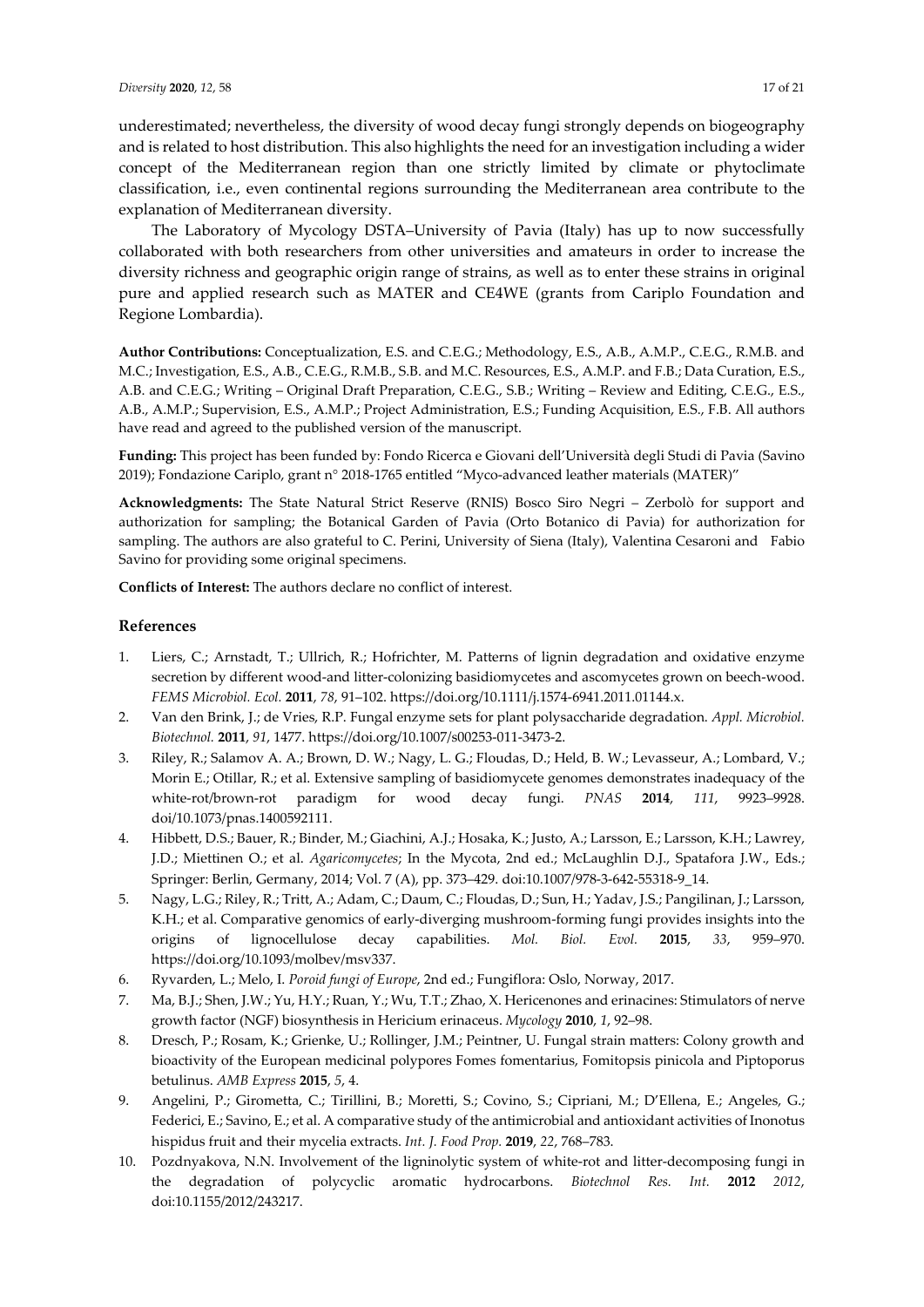- 11. Giles, R.L.; Galloway, E.R.; Zackeru, J.C.; Naithani, V.; Parrow, M.W. Two stage fungal biopulping solubilizes lignocellulosic carbohydrates without supplemental enzymatic hydrolysis. *Int. Biodeter. Biodegradation* **2014**, *86*, 265–271.
- 12. Girometta, C.; Zeffiro, A.; Malagodi, M.; Savino, E.; Doria, E.; Nielsen, E., Buttafava A.; Dondi, D. Pretreatment of alfalfa stems by wood decay fungus Perenniporia meridionalis improves cellulose degradation and minimizes the use of chemicals. *Cellulose* **2017**, *24*, 3803–3813.
- 13. Mendonça Maciel, M.J.; Ribeiro, H.C.T. Industrial and biotechnological applications of ligninolytic enzymes of the basidiomycota: A review. *Electron J. Biotechn.* **2010**, *13*, 14–15.
- 14. Gadd, G.M. Biosorption: Critical review of scientific rationale, environmental importance and significance for pollution treatment. *J. Chem. Technol. Biot.* **2009**, *84*, 13–28.
- 15. Javaid, A.M.N.A.; Bajwa, R.; Manzoor, T. Biosorption of heavy metals by pretreated biomass of Aspergillus niger. *Pak J. Bot.* **2011**, *43*, 419–425.
- 16. Sturini, M.; Girometta, C.; Maraschi, F.; Savino, E.; Profumo, A. A Preliminary Investigation on Metal Bioaccumulation by Perenniporia fraxinea. *B Environ. Contam.* Tox **2017**, *98*, 508–512.
- 17. Arciniegas, A.; Prieto, F.; Brancheriau, L.; Lasaygues, P. Literature review of acoustic and ultrasonic tomography in standing trees. *Trees* **2014**, *28*, 1559–1567.
- 18. CBS-KNAW Collections. Available online: www.cbs.knaw.nl (Accessed on 29 December 2019).
- 19. All Russian Collection of Microorganisms VKM. Available online: www.vkm.ru (Accessed on 29 December 2019).
- 20. Baldrian, P.; Gabriel, J. Intraspecific variability in growth response to cadmium of the wood-rotting fungus Piptoporus betulinus. *Mycologia* **2002**, *94*, 428–436.
- 21. Pawlik, A.; Janusz, G.; Dębska, I.; Siwulski, M.; Frąc, M.; Rogalski, J. Genetic and metabolic intraspecific biodiversity of Ganoderma lucidum. *BioMed. Res. Int.* **2015**, *2015,* 13.
- 22. Zeng, Z.; Sun, H.; Vainio, E.J.; Raffaello, T.; Kovalchuk, A.; Morin, E.; Duplessis, S.; Asiegbu, F.O. Intraspecific comparative genomics of isolates of the Norway spruce pathogen (Heterobasidion parviporum) and identification of its potential virulence factors. *BMC Genomics* **2018**, *19*, 220.
- 23. WFCC World Federation for Culture Collections. Available online: www.wfcc.info (Accessed on 29 December 2019).
- 24. MIRRI Microbial Resorurce Research Infrastructure. Available online: www.mirri.org (Accessed on 29 December 2019).
- 25. Gargano, M.L. Mycotheca of edible and medicinal mushrooms at herbarium SAF as a potential source of nutraceuticals and cultivated mushrooms*. Int. J. Med. Mushrooms* **2018**, *20*, 405–409.
- 26. Caretta, G. Micologo a Pavia. In Raffaele Ciferri scienziato versatile e critico, Cisalpino. Istituto Editoriale Universitario: Milano, Italy, 2000; pp.51–54.
- 27. Lowry, D.B. Ecotypes and the controversy over stages in the formation of new species. *Biol. J. Linn. Soc.* **2012**, *106*, 241–257.
- 28. Angelini, P.; Compagno, R.; Arcangeli, A.; Bistocchi, G.; Gargano, M.L.; Venanzoni, R.; Venturella, G. Macrofungal diversity and ecology in two Mediterranean forest ecosystems. *Plant Biosystems* **2016**, *150*, 540–549.
- 29. Ministero dell'Ambiente e della Tutela del Territorio e del Mare. Geoportale Nazionale Nuovo Visualizzatore. Available online: http://www.pcn.minambiente.it/viewer/ (Accessed on 28 December 2019).
- 30. Rivas-Martínez S.; Penas Á.; Díaz T.E. Bioclimatic and biogeographic maps of Europe. 1:16.000.000 University of León, E-24071, Spain 2004. Available online: http://www.globalbioclimatics.org/form/bg\_mEd.htm (Accessed on 28 December 2019).
- 31. Blasi, C.; Capotorti, G.; Copiz, R.; Guida, D.; Mollo, B.; Smiraglia, D.; Zavattero, L. Classification and mapping of the ecoregions of Italy. *Plant Biosystems* **2014**, *148*, 1255–1345.
- 32. Sutherland, W.J. Ecological census techniques: A handbook, 2nd ed.; Cambridge University Press: Cambridge, UK, 2006.
- 33. Bernicchia, A. Polyporaceae sl.; Candusso: Alassio (SV), Italy, 2005.
- 34. Bernicchia, A.; Gorjón, S.P. Corticiaceae sl.; Candusso: Alassio (SV), Italy, 2010.
- 35. Stalpers, J.A. Identification of wood-inhabiting fungi in pure culture. *Stud. Mycol.* **1978**, *16*, 1–248.
- 36. Gams, W.; Hoekstra, E.S.; Aptroot, A. CBS course of mycology. Centraalbureau voor Schimmelcultures Baarn: Delft, NL, USA, 1998.
- 37. Tamets, P. Growing gourmet and medicinal mushrooms. Ten Speed Press: Berkeley, CA, USA, 2011.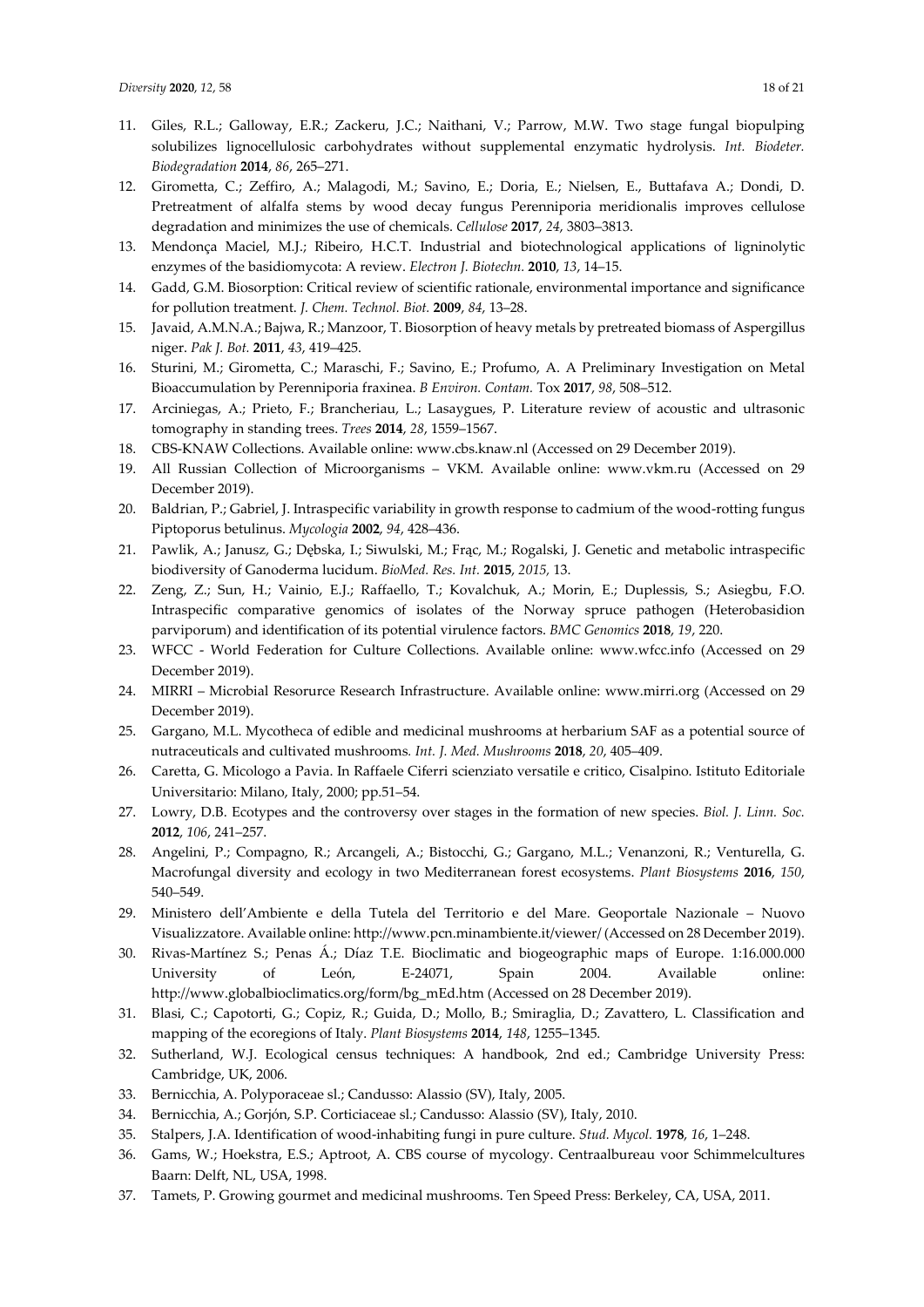- 38. Toju, H.; Tanabe, A.S.; Yamamoto, S.; Sato, H. High-coverage ITS primers for the DNA-based identification of ascomycetes and basidiomycetes in environmental samples. *PloS ONE* **2012**, *7*, e40863. doi:10.1371/journal.pone.0040863.
- 39. Nilsson, R.H.; Hyde, K.D.; Pawlowska, J.; Ryberg, M.; Tedersoo, L.; Aas, A.B.; Alias, S.A.; Alves, A.; Anderson, C.L.; Antonelli, A.; et al. Improving ITS sequence data for identification of plant pathogenic fungi. *Fungal Divers* **2014**, *67*, 11–19. doi:10.1007/s13225-014-0291-8.
- 40. Mycobank. Available online: www.mycobank.org (Accessed on 19 December 2019).
- 41. Altobelli, E.; Bernicchia, A.; Pecoraro, L.; Savino, E. Raccolta, isolamento e coltivazione di funghi poliporoidi con proprietà medicinali. *Micologia Italiana* **2012**, *XLI*, 3–10.
- 42. Savino, E.; Girometta, C.; Chinaglia, S.; Guglielminetti, M.; Rodolfi, M.; Bernicchia, A.; Perini, C.; Salerni, E.; Picco, A. M. Medicinal mushrooms in Italy and their ex situ conservation through culture collection. In Proceedings of the 8th international conference on mushroom biology and mushroom products, New Delhi, India, 19–22 Novemver 2014; pp. 50–54.
- 43. Savino, E.; Girometta, C.; Miteva-Staleva, J.; Kostadinova, A.; Krumova, E. Wood decay macrofungi: Strain collection and studies about antioxidant properties. *Comptes Rendus de l'Académie Bulgare des Sci.* **2016**, *69*, 747–755.
- 44. Bernicchia, A.; Gorjón, S.P. Polypores of Mediterranean Region. S.P. publishers: Bologna, Italy, in press.
- 45. Onofri, S.; Bernicchia, A.; Filipello Marchisio, V.; Padovan, F.; Perini, C.; Ripa, C.; Salerni, E.; Savino, E.; Venturella, G.; Vizzini, A.; et al. *Checklist dei funghi italiani Basidiomycetes, Basidiomycota*, 1st ed.; Carlo Delfino Editore: Sassari, Italy, 2005; pp. 1–380.
- 46. Bernicchia, A.; Fugazzola, M. A.; Gemelli, V.; Mantovani, B.; Lucchetti, A.; Cesari, M.; Speroni, E. DNA recovered and sequenced from an almost 7000 y-old Neolithic polypore, Daedaleopsis tricolor. Mycological research **2006**, *110*, 14–17.
- 47. Doria, E.; Altobelli, E.; Girometta, C.; Nielsen, E.; Zhang, T.; Savino, E. Evaluation of lignocellulolytic activities of ten fungal species able to degrade poplar wood. *Int. Biodeter Biodegradation* **2014,** *94*, 160–166.
- 48. Koch, R.A.; Wilson, A. W.; Séné, O.; Henkel, T.W.; Aime, M.C. Resolved phylogeny and biogeography of the root pathogen Armillaria and its gasteroid relative, Guyanagaster. *BMC Evolutionary Biology* **2017**, *17*, 33. doi:10.1186/s12862-017-0877-3.
- 49. Lindequist, U.; Jülich, W. D.; Witt, S. Ganoderma pfeifferi A European relative of Ganoderma lucidum. *Phytochemistry* **2015**, *114*, 102–108.
- 50. Karadelev, M.; Rusevska, K.; Kajevska, I. Distribution and ecology of Genus Ganoderma (Ganodermataceae) in the Republic of Macedonia. In Proceedings of the International conference on Biological and Enveronmental Sciences; Tirana, Albania, 26–28 September 2008; pp. 320–326.
- 51. Sillo, F.; Savino, E.; Giordano, L.; Girometta, C.; Astegiano, D.; Picco, A.M.; Gonthier, P. Analysis of genotypic diversity provides a first glimpse on the patterns of spread of the wood decay fungus Perenniporla fraxinea in an urban park in northern Italy*. J. Plant Pathol.* **2016**, *98*, 617–624.
- 52. Index Fungorum. Available online: www.indexfungorum (Accessed on 19 December 2019).
- 53. Justo, A.; Hibbett, D.S. Phylogenetic classification of Trametes (Basidiomycota, Polyporales) based on a five-marker dataset. *Taxon* **2011**, *60*, 1567–1583.
- 54. GBIF Global Biodiversity Information Facility. Available online: www.gbif.org (Accessed on 28 December 2019).
- 55. GenBank- NCBI (National Center for Biotechnology Information). Available online: https://www.ncbi.nlm.nih.gov (Accessed on 19 December 2019).
- 56. Zeffiro, A.; Dondi, D.; Marconi, R.P.; Malagodi, M.; Girometta, C.; Bentivoglio, A.; Lazzaroni, S.; Savino, E.; Nielsen, E.; Buttafava A. Sugar Production for bioethanol from alfalfa stems. Results, and comparative study with application of lignocellulolytic activities of novel fungal species. In Atti del Convegno, Proceedings of the VI Workshop nazionale AICIng "Molecules and materials: Chemistry for engineering", Roma, Italy, 22–23 June 2015.
- 57. Floudas, D.; Binder, M.; Riley, R.; Barry, K.; Blanchette, R. A.; Henrissat, B.; Martínez, A. T.; Otillar, R.; Spatafora, J. W. The Paleozoic origin of enzymatic lignin decomposition reconstructed from 31 fungal genomes. *Science* **2012**, *336*, 1715–1719.
- 58. Rytioja, J.; Hildén, K.; Di Falco, M.; Zhou, M.; Aguilar-Pontes, M.V.; Sietiö, O. M., Tsang, A.; de Vries, R.P.; Mäkelä, M.R. The molecular response of the white-rot fungus Dichomitus squalens to wood and non-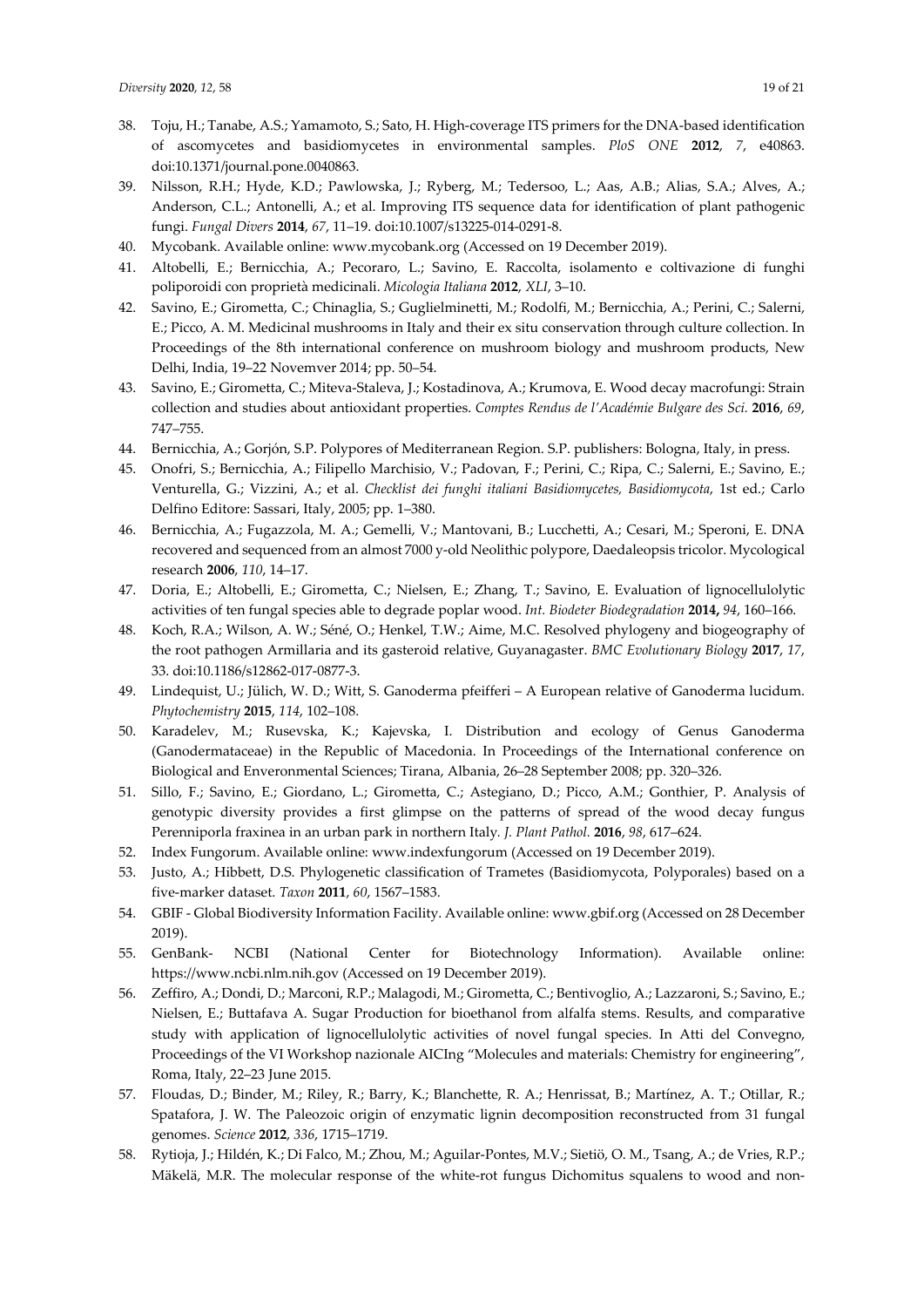woody biomass as examined by transcriptome and exoproteome analyses. *Environ. Microbial. 2017*, *19*, 1237–1250.

- 59. Daly, P.; López, S.C.; Peng, M.; Lancefield, C.S.; Purvine, S.O.; Kim, Y.M.; Zink, E.M.; Dohnalkova, A.; Singan V.R.; Lipzen, A.; et al. Dichomitus squalens partially tailors its molecular responses to the composition of solid wood. *Environ. Microbial.* **2018**, *20*, 4141–4156. doi:10.1111/1462-2920.14416.
- 60. López, S.C.; Peng, M.; Issak, T.Y.; Daly, P.; de Vries, R.P.; Mäkelä, M.R. Induction of genes encoding plant cell wall-degrading carbohydrate-active enzymes by lignocellulose-derived monosaccharides and cellobiose in the white-rot fungus Dichomitus squalens. *Appl. Environ. Microbiol. 2018*, *84*, e00403–18. doi:10.1128/AEM.00403-18.
- 61. L'opez, S.C.; Theelen, B.; Manserra, S.; Issak, T.Y.; Rytioja, J.; Mäkelä, M.R.; de Vries, R.P. Functional diversity in Dichomitus squalens monokaryons. *IMA Fungus* **2017**, *8*, 17.
- 62. Niemelä T. *Polypores of the Białowieża Forest*; Białowieski Park Narodowy: Białowieża, Poland, 2013.
- 63. Kawagishi, H.; Shimada, A.; Shirai, R.; Okamoto, K.; Ojima, F.; Sakamoto, H.; Ishiguro Y.; Furukawa, S. Erinacines A, B and C, strong stimulators of nerve growth factor (NGF)-synthesis, from the mycelia of Hericium erinaceum. *Tetrahedron Lett.* **1994**, *35*, 1569–1572.
- 64. Friedman, M. Chemistry, nutrition, and health-promoting properties of Hericium erinaceus (lion's mane) mushroom fruiting bodies and mycelia and their bioactive compounds. *J. Agr. Food Chem* **2015**, *63*, 7108– 7123.
- 65. Brandalise, F.; Cesaroni, V.; Gregori, A.; Repetti, M.; Romano, C.; Orrù, G.; Botta, L.; Girometta, C.; Guglielminetti, M.L.; Savino, E.; et al. Dietary supplementation of Hericium erinaceus increases mossy fiber-CA3 hippocampal neurotransmission and recognition memory in wild-type mice. *Evid-Based Compl. Alt.* **2017**. doi:10.1155/2017/3864340.
- 66. Rossi, P.; Cesaroni, V.; Brandalise, F.; Occhinegro, A.; Ratto, D.; Perrucci, F., Lanaia, V.; Girometta, C.; Orrù, G.; Savino, E. Dietary supplementation of lion's mane medicinal mushroom, Hericium erinaceus (Agaricomycetes), and spatial memory in wild-type mice. *Int. J. Med. Mushrooms* **2018**, *20*, 485–494.
- 67. Cesaroni, V.; Brusoni, M.; Cusaro, C.M.; Girometta, C.; Perini, C.; Picco, A.M.; Rossi P.; Salerni E.; Savino, E. Phylogenetic Comparison between Italian and Worldwide Hericium Species (Agaricomycetes). *Int. J. Med. Mushrooms* **2019**, *21*, 943–954.
- 68. Ouali, Z.; Sbissi, I.; Boudagga, S.; Rhaiem, A.; Hamdi, C.; Venturella, G.; Saporita, P.; Jaouani, A.; Gargano, M.L. First report of the rare tooth fungus Hericium erinaceus in North African temperate forests. *Plant Biosyst.* **2018**, *154*, 24–28.
- 69. Corana, F.; Cesaroni, V.; Mannucci, B.; Baiguera, R.M.; Picco, A.M.; Savino, E.; Ratto, D.; Perini, C.; Kawagishi, H.; Girometta, C.E.; et al. Array of Metabolites in Italian Hericium erinaceus Mycelium, Primordium, and Sporophore. *Molecules* **2019**, *24*, 3511.
- 70. Ratto, D.; Corana, F.; Mannucci, B.; Priori, E.C.; Cobelli, F.; Roda, E.; Ferrari, B.; Occhinegro, A.; Di Iorio, C.; De Luca, F.; Cesaroni, V.; Girometta, C.; Bottone, M.G.; Savino, E.; Kawagishi, H.; Rossi, P. Hericium erinaceus Improves recognition memory and induces hippocampal and cerebellar neurogenesis in frail mice during aging. *Nutrients* **2019**, *11*, 715.
- 71. Manos, P.S.; Doyle, J.J.; Nixon, K.C. Phylogeny, biogeography, and processes of molecular differentiation in Quercus subgenus Quercus (Fagaceae). *Mol. Phylogenetics Evol.* **1999**, *12*, 333–349.
- 72. Simeone, M.C.; Piredda, R.; Papini, A.; Vessella, F.; Schirone, B. Application of plastid and nuclear markers to DNA barcoding of Euro-Mediterranean oaks (Quercus, Fagaceae): Problems, prospects and phylogenetic implications*. Bot. J. Linn. Soc.* **2013**, *172*, 478–499.
- 73. Hubert, F.; Grimm, G.W.; Jousselin, E.; Berry, V.; Franc, A.; Kremer, A. Multiple nuclear genes stabilize the phylogenetic backbone of the genus Quercus. *Syst. Biodivers.* **2014**, *12*, 405–423.
- 74. Kew Science Plants of the World Online. Available online: http://www.plantsoftheworldonline.org/ (accessed on 19 December 2019).
- 75. Loizides, Μ. Diversity of wood-inhabiting aphyllophoraceous basidiomycetes on the island of Cyprus. *Mycotaxon* **2017**, *132*, 985–986.
- 76. Gargano, M.L. Nuovi ospiti di Inonotus tamaricis (Hymenochaetaceae) in Sicilia. *Inf. Bot. Ital.* **2010**, *42*, 319– 321.
- 77. Wagner, T.; Fischer, M. Natural groups and a revised system for the European poroid Hymenochaetales (Basidiomycota) supported by nLSU rDNA sequence data. *Mycol. Res***. 2001**, *105*, 773–782.